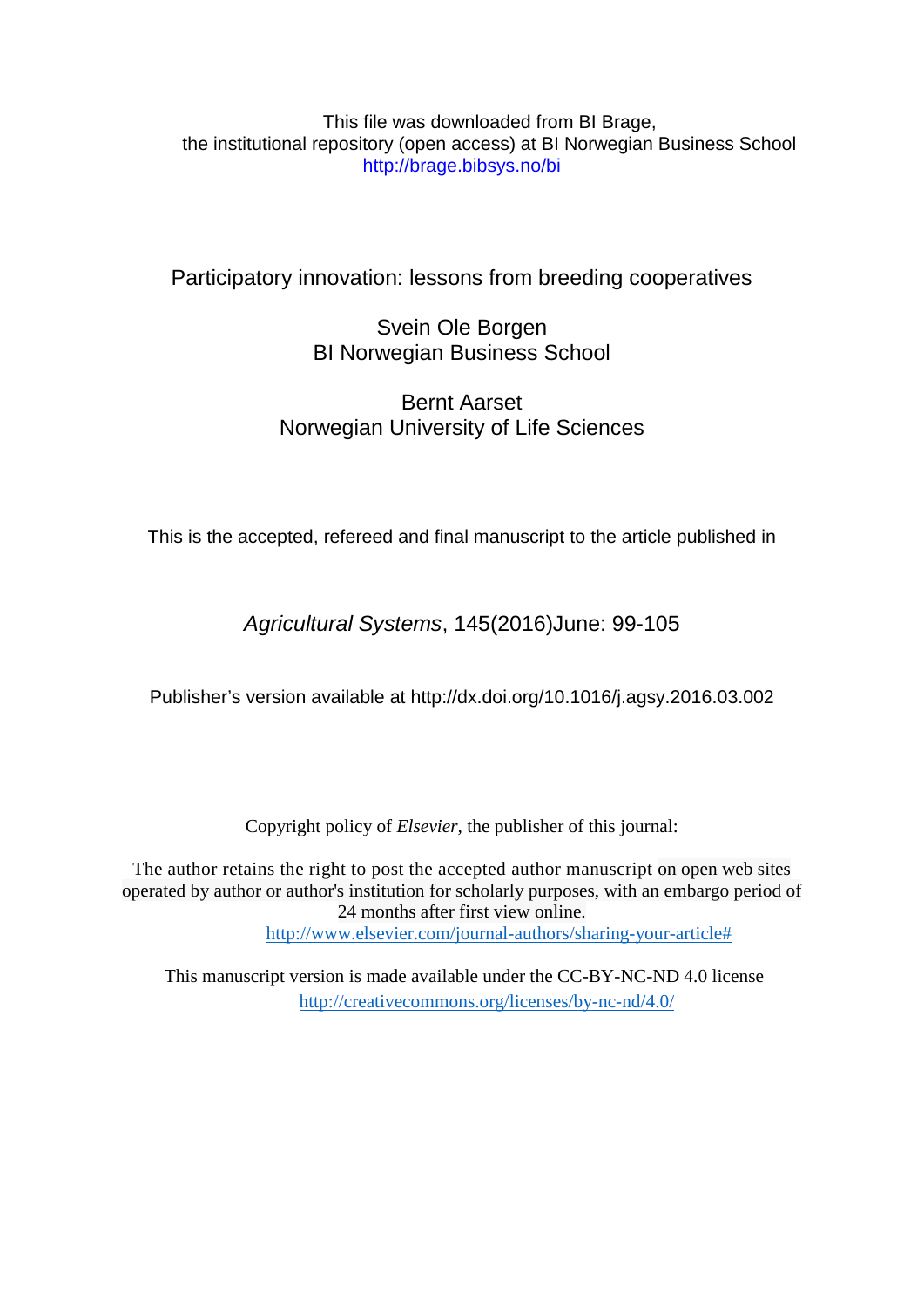# **Participatory Innovation: Lessons from breeding cooperatives**

Svein Ole Borgen, BI Norwegian Business School, NO-0442 Oslo, and Consumption Research Norway, Oslo and Akershus University College of Applied Sciences.

and

Bernt Aarset, School of Economics and Business, Norwegian University of Life Sciences, P.O.Box 5003, N-1432 Aas, Norway.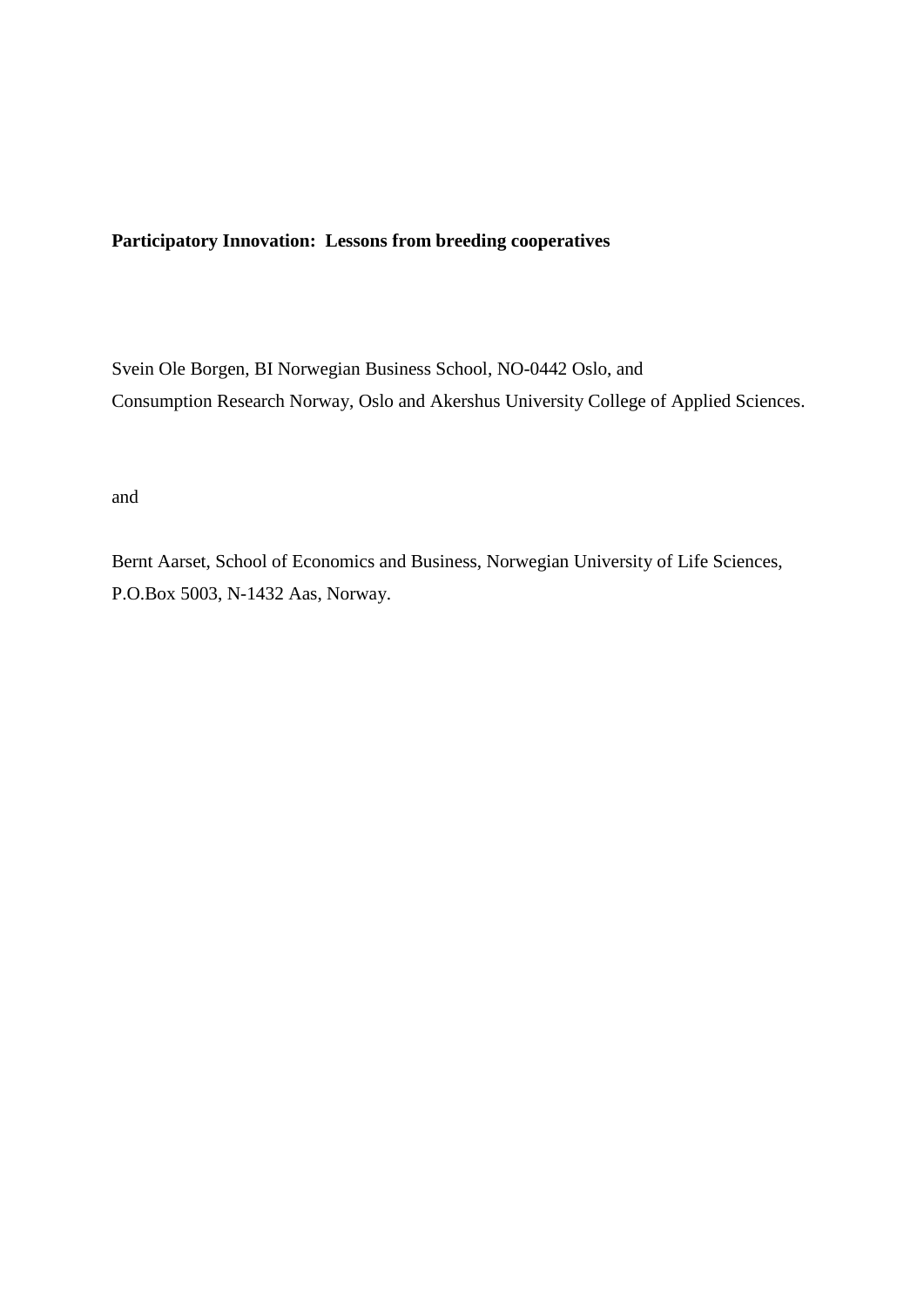## **Abstract**

Throughout the last decades, breeding in the plant sector, husbandry and aquaculture has come under the ownership control of multinational, investor-owned firms. Breeding in these sectors is risky business, but can be extremely profitable for the involved parties. Against high odds, a few breeding cooperatives have successfully increased their competitiveness in breeding by means of collectively organized innovation, here referred to as "Participatory Innovation". Illustrated by data from two Norwegian breeding cooperatives, we explore conditions for success at intra- and inter-organizational levels. Two factors seem particularly important: (a) Members are leveraged as co-innovators and benefit from a multiplier-effect and (b) The breeding cooperatives have established strategic alliances with external R&D-actors (research institutions, gene banks etc.). These alliances provide inbound knowledge that enable commodification and commercialization of novel scientific insights at the cooperative level. We argue that "Participatory innovation" is a distinct conceptual mode of innovation, differing from more well-known meta-approaches like "Vertically Integrated Innovation", "Open innovation" and "User innovation".

#### **Keywords**

Biotechnology, Breeding, Cooperatives, Participatory innovation.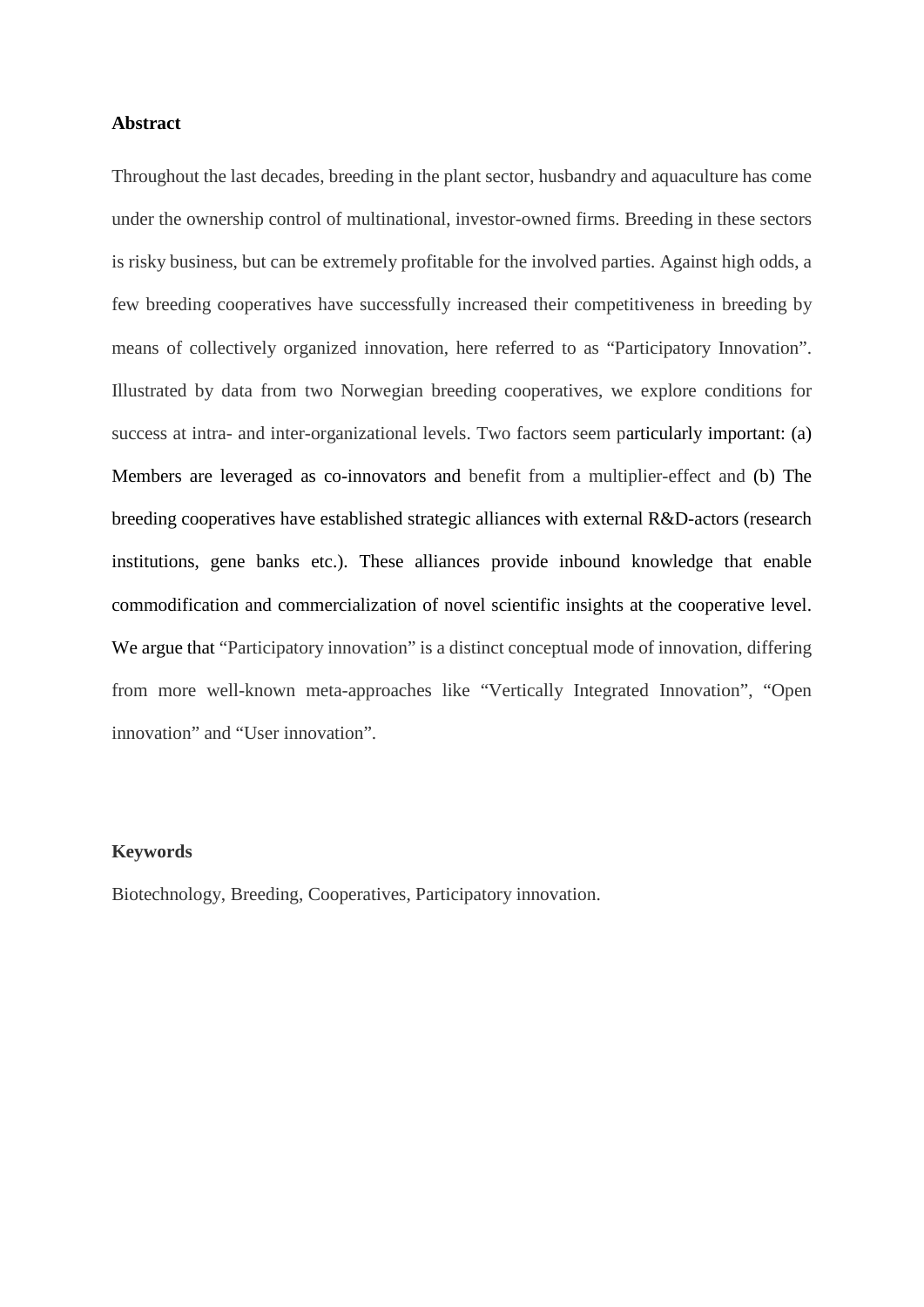### **1. Introduction**

A radically new bio-technical platform based on DNA-mapping and genomic selection opens novel business opportunities in plants, husbandry and aquaculture (Hope, 2008; Solberg et al., 2008). Availability of high-density marker maps in combination with cost-effective genotyping enable fast and precise exploration of the complex links between actual genes (genotypes) and trait variation (phenotypes) (Cooper, 2008; Solberg et al., 2008; Tvedt et al., 2007). This new approach to breeding is not for everyone (Parry and Dupré, 2010). The development is both capital- and knowledge intensive. Although the surge of recent biotechnological inventions brings down unit costs of the necessary biotechnical analysis, economic efficiency is still a significant driver for the evolution of new organization forms. Breeding is risky business, but successful industrial breeding can be very profitable for actors who control the necessary technical and commercial resources (FAO, 2007; Feindt, 2012; Romstad and Stokstad, 2005; Rosendal et al., 2005; Van Overwalle, 2009). Multinational investor-owned firms can reduce their commercial risk in multiple ways; e.g. through continuous upgrading of breeding material or through bio-patenting (Rosendal et al., 2005; Tvedt et al., 2007). Their new inventions and innovations are based on proprietary science of breeding, where in-house inventions can be patented, and thereafter commercialized. Among the market-dominating oligopolists in breeding of plants, husbandry and aquaculture are vertically integrated global companies such as Hendrix, Monsanto, Dow and EW-group (Feindt, 2012; Gura, 2007; Hope, 2008; Howard, 2009).

In the current global breeding market, two small-scale Norwegian breeding cooperatives (Geno and Norsvin) have against high odds managed to build and retain a strong competitive position. Geno and Norsvin is owned by roughly 9500 cattle farmers and 1500 pig farmers, respectively. Both cooperatives are members of the Federation of the Norwegian Agricultural Cooperatives. Their success can be contrasted to the breeding nucleus of the Norwegian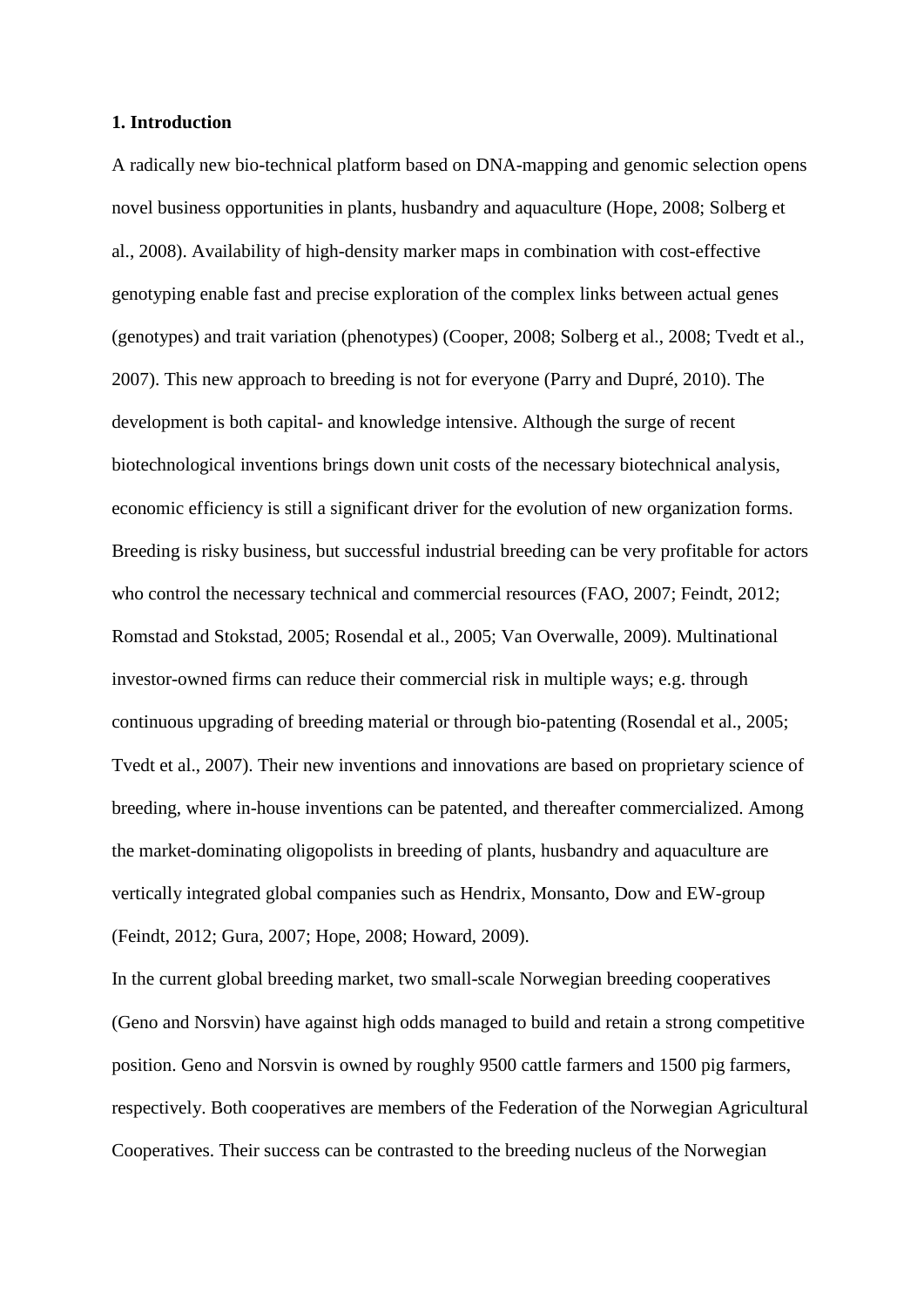salmon and poultry industries, either of which have disintegrated and been taken over by global conglomerates (regarding salmon, see Aarset and Borgen (2015); regarding poultry, see Kolstad (2002); Skarstad and Borgen (2007)). This is the factual background for the research task to be addressed in this article: What explains the success of Geno and Norsvin with regard to innovation and competitiveness? We find that their success is inseparably related to their distinct mode of innovation; summarized here under the label "Participatory Innovation" (PI). Our article discusses the core characteristics, rationale and dilemmas of "Participatory Innovation" in more detail. In section 2, we present the generic conceptual building blocks of this innovation mode. Our methodological approach follows in section 3. Section 4 is devoted to a presentation of the two breeding cooperatives and the politicoeconomic institutional context into which they are embedded. This presentation leads us to section 5 where we make sense to our findings by integrating empirical findings with selected insights from cooperative theory and innovation theory. Conclusions are drawn in section 6.

## **2. Theoretical framework: innovation in cooperatives**

How do cooperatives work as producers, possessors and mediators of knowledge that are crucial for innovation? To address such questions with specific reference to the two breeding cooperatives, we present selected theories about cooperatives and innovation respectively. Let's start with core characteristics of the cooperative form. A cooperative is "a user-owned, user-controlled business that distributes benefits on the basis of use" (Cobia, 1989), and operated by a pool of members working for their own benefit (Hart and Moore, 1996). From the perspective of the individual member, the advantages of cooperative membership relate to the creation of joint investments as well as pooling of risks. The cooperative is set up to overcome the members' diseconomies of scale by realizing a multiplier-effect to the benefit of all members. To reap this benefit from joint action, farmers must delegate some of their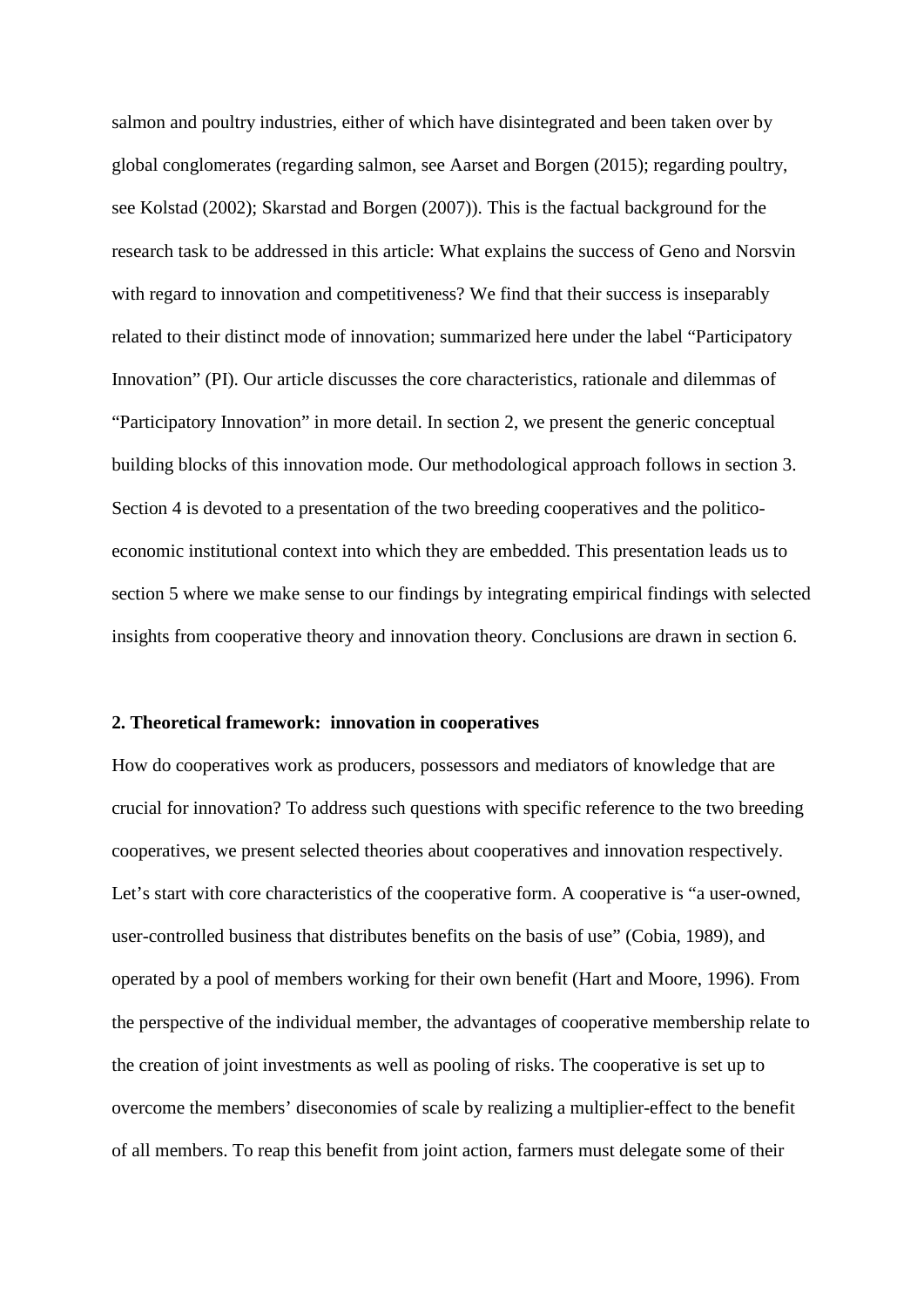decision power to the cooperative of which they are members. Control is transferred from members to the cooperative without transferring asset ownership (Fama and Jensen, 1983; Grossman and Hart, 1986). Ownership right is separated from control and decision rights. Cooperative members retain property rights over their farms and production resources. One implication hereof is that the cooperative form is characterized by incomplete integration of ownership both horizontally and vertically. To overcome this incompleteness, three dimensions of the vertical relation between the individual member(s) and the cooperative need to be coordinated; i.e. the governance relationship, the transaction relationship, and the investment relationship (van Bekkum, 2001). The *governance* aspect refers to the collection of rules structuring the transactions between different stakeholders. The *transaction* aspect involves delivery of the cooperatives' products in return for a price. The *investment* aspect involves contribution of capital (individually and/or collectively), risk-bearing, and right to residual claims (Cook and Iliopoulos, 1998; Nilsson, 2001). These organizational characteristics allow and invite to active engagement from cooperative members' in decisionmaking and control. Evidently, the cooperative form does not by necessity provide more and better innovations than other organization forms like e.g. the investor-owned form (IOF). We can easily find examples of inefficient cooperative forms plagued by low or no capability to innovate. Several scholarly students of cooperatives have claimed that inefficiency is caused by ill-defined property rights in the cooperative ownership form, followed by a wide range of ex-ante and ex-post incentive problems (Cook and Iliopoulos, 2000; Nilsson, 2001; Vitaliano, 1993). First, the *common-property problem* is concerned with the disparity between members' contribution to the investments and the distribution of benefits that results from these investments (Cook and Iliopoulos, 1998; Nilsson, 2001). If a disparity exists between a member's contribution of equity and the benefit from the same equity, an incentive to "free ride" will emerge. If the common-property problem is improperly solved, the cooperative will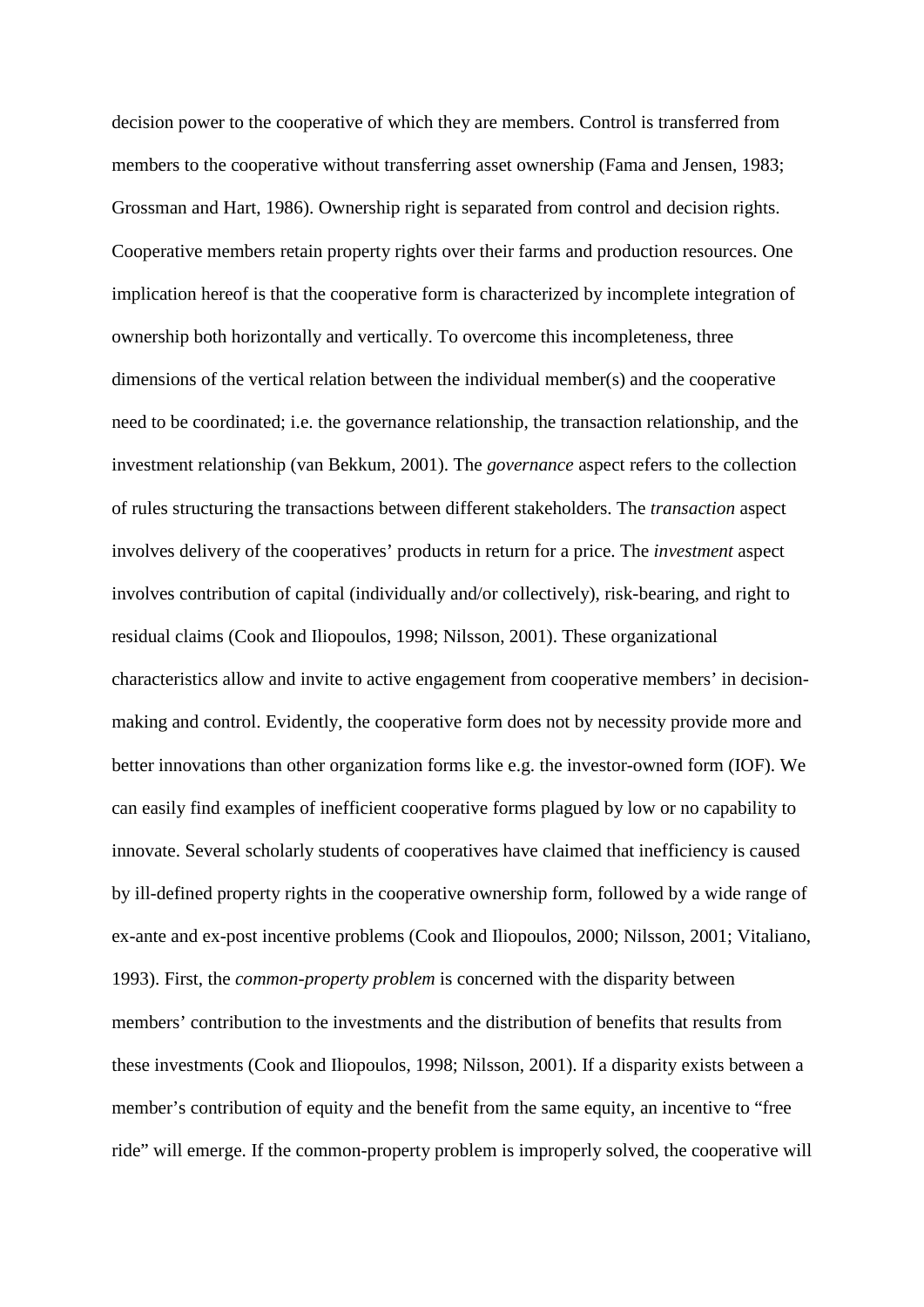probably not be able to provide sufficient risk-bearing equity. Second, the *horizon-*problem stems from the fact that residual claims of cooperatives are contingent rights to cash flows whose validity expires when a member ceases to patronize the organization. The horizonproblem says that members tend to become preoccupied with myopic perspectives on their cooperative membership. "Here-and-now" actions are assumed to dominate long-term, strategic deliberations on the purpose of the cooperative. Third, the *portfolio-*problem refers to the situation that members may have diverse risk/reward-profiles. As long as cooperative members have unequal time horizons, there will be different evaluations and preferences with respect to the cooperative's risk/reward-profile. Portfolio problems can give rise to further differences in preferences among subgroups of members, with a general tendency for them to favor decisions with lower levels of risk. These problems may weaken active engagement among members as well as inhibiting the cooperative's innovative capacity.

The intriguing question is under what conditions cooperatives can ameliorate inherent incentive-problems of various types. The scholarly literature on cooperatives underline that cooperatives are "incompletely integrated" horizontally and vertically (Nilsson, 2001). Subsequently, the vertically integrated innovation mode (VII) (Bogers and West, 2010; Chandler, 1977, 1990) is not as appropriate and efficient for cooperatives as for Investorowned firms (IOFs). So how do cooperatives actually innovate? The emerging field of distributive innovation research has recently opened the door for several alternatives to the in-house vertical integrated innovation model (West et al., 2014). In particular three antecedents to this renewed interest in innovation theory tend to be emphasized; i.e. the emerging understanding that innovation has its roots outside the firm (e.g. Allen (1977)), the studies by Teece (1986) on how firms profited from their innovations, and the growing interest in business models following the new value chains of the digital industries (see Chesbrough and Rosenbloom (2002)). In this paper, we use elements from particularly three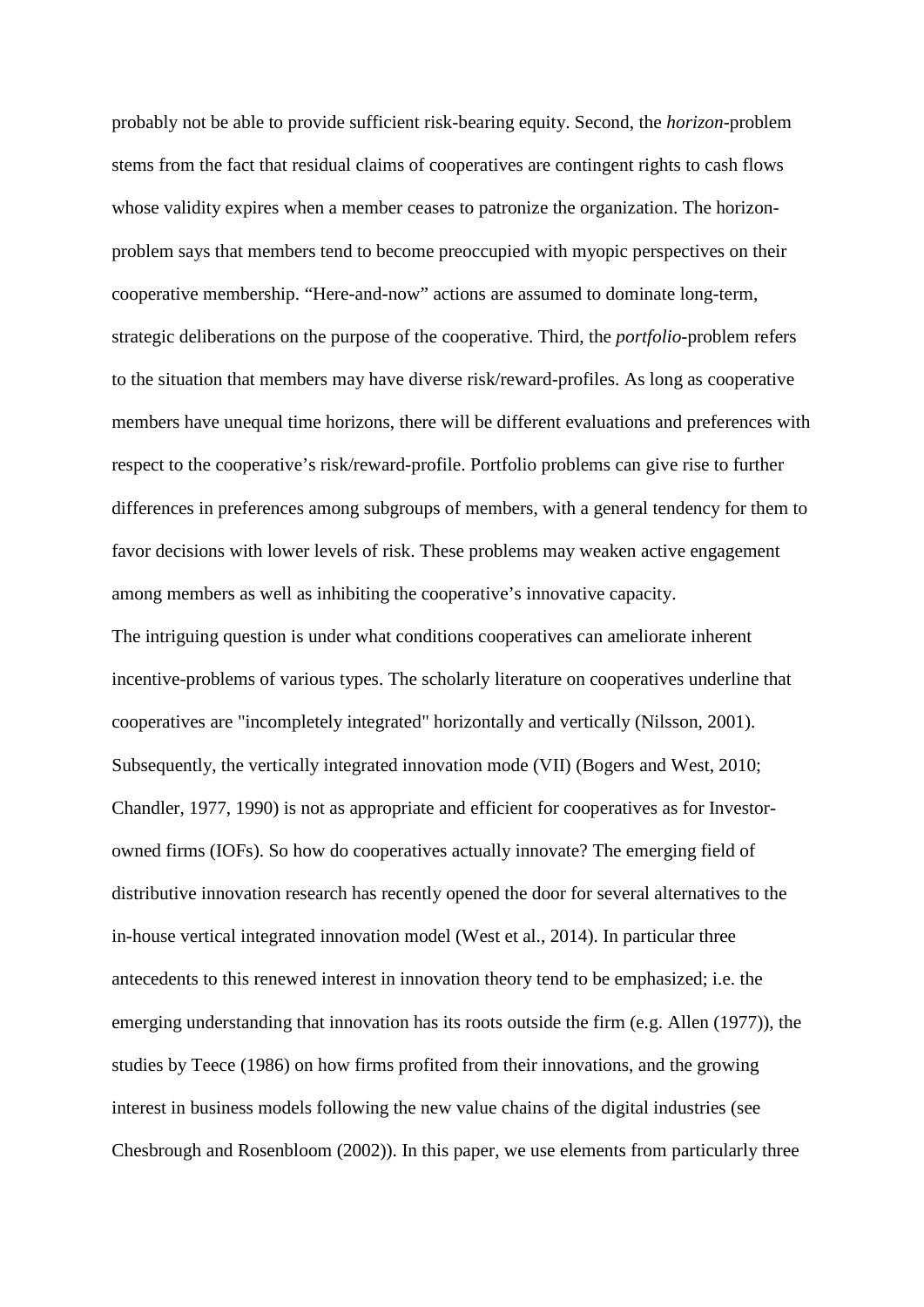meta-theories of innovation (VII, OI, UI) in order to construct another ideal-type, which we entitle "Participatory Innovation" (PI). None of these provides a realistic account of reality; they are rather constructed to help *structuring* the complex reality of innovation activities. So how can cooperatives innovate efficiently? There's obviously no generic answer to this question. We take as our point of departure that this is an empirical question. More specific knowledge can be gained through empirical studies of cooperatives that have successfully innovated to a significant degree over a long time period. The two breeding cooperatives Geno and Norsvin can contribute with relevant knowledge. We explore the two cases in section 4, but will first (section 3) present our methodological approach.

## **3. Methodological approach**

The two breeding cooperatives – Geno and Norsvin – have been selected by virtue of being unusual or even extreme (Flyvbjerg, 2006). "Unusual" here refers to success against high odds for this particular type of organization. To our knowledge, no other breeding cooperatives have hitherto managed to succeed equally well as Geno and Norsvin. As claimed by Stake (1994), a researcher may have intrinsic or instrumental research interests, or any combination of the two. An *intrinsic* case study is undertaken because one wants to better understand the particular case in question. The study is not undertaken primarily because the case represents other cases or because it illustrates a particular trait or problem, but because, "in all its particularity and ordinariness, this case itself (be it a specific organization, project, person event etc.) is of interest" (Stake, 1994, p. 237). Also according to Stake (1994), the purpose is different in *instrumental* case studies. Stake argues that the case is of secondary interest; it plays a supportive role, facilitating our understanding of something else. In other words, the most interesting issue is not whether the cases are typical or not. Our discussion in this article is predominantly conceptual and instrumental in nature, but first and foremost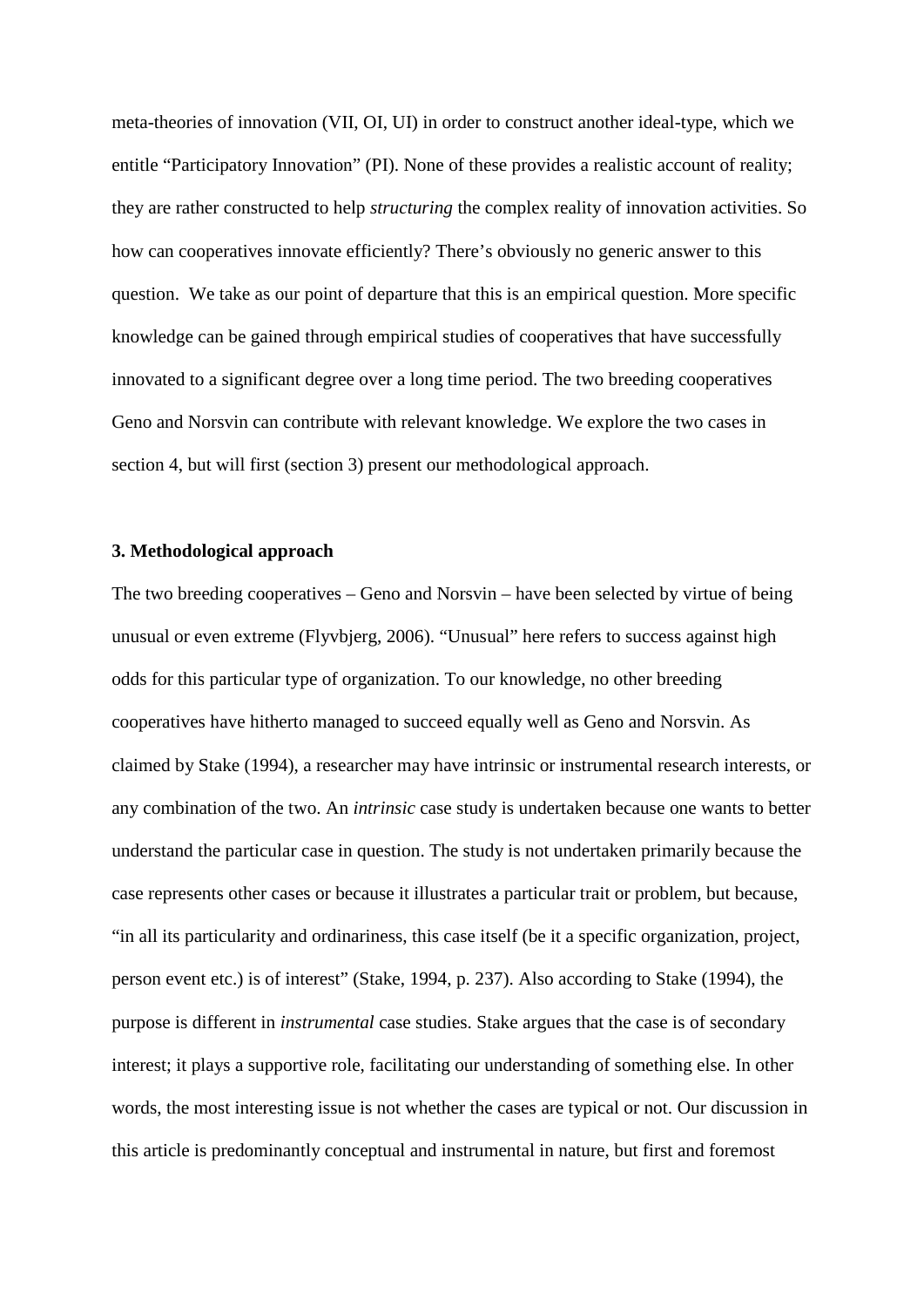inspired by the real-life experiences and success of two Norwegian breeding cooperatives. Our purpose is to expand and generalize theory, more than to enumerate frequencies. The basic idea and core concept we expand here is entitled Participatory Innovation. Our empirical study of the two breeding cooperatives are not samples in the strict statistical sense of the word. Rather, our selection of cases is driven by theoretical suppositions (Eisenhardt, 1989) and a wish to contribute to innovation theory. The typology by Bogers and West (2012) distinguish between three ideal-typical modes of innovation: vertically integrated innovation, open innovation and user innovation. Data and lessons from our case-studies are used to extend Bogers and West's typology. We advance a fourth ideal typical mode of innovation, labelled "Participatory Innovation".

Our primary source of data is semi-structured interviews with 15 persons who have first-hand insights about agribusiness in general and breeding cooperatives in particular. Twelve of the informants are in top positions in cooperatives. The last three informants are experts representing other parts of the Norwegian agribusiness and aquaculture industries. Our secondary data source consists of research reports and annual reports, articles in newspapers and magazines, as well as the breeding cooperatives' internal memos and international studies of the status of genetic resources in the agriculture sector.

#### **4. A narrative of success against high odds**

In 2007, the FAO (Food and Agriculture Organizations of the United Nations) conducted an independent evaluation of multiple contemporary breeding programs throughout the world. One finding was that breeding over decades had become less and less sustainable (FAO, 2007). FAO credited the Norwegian breeding cooperative Geno for being an important exception to this trend. Geno was accentuated as "one of few European examples of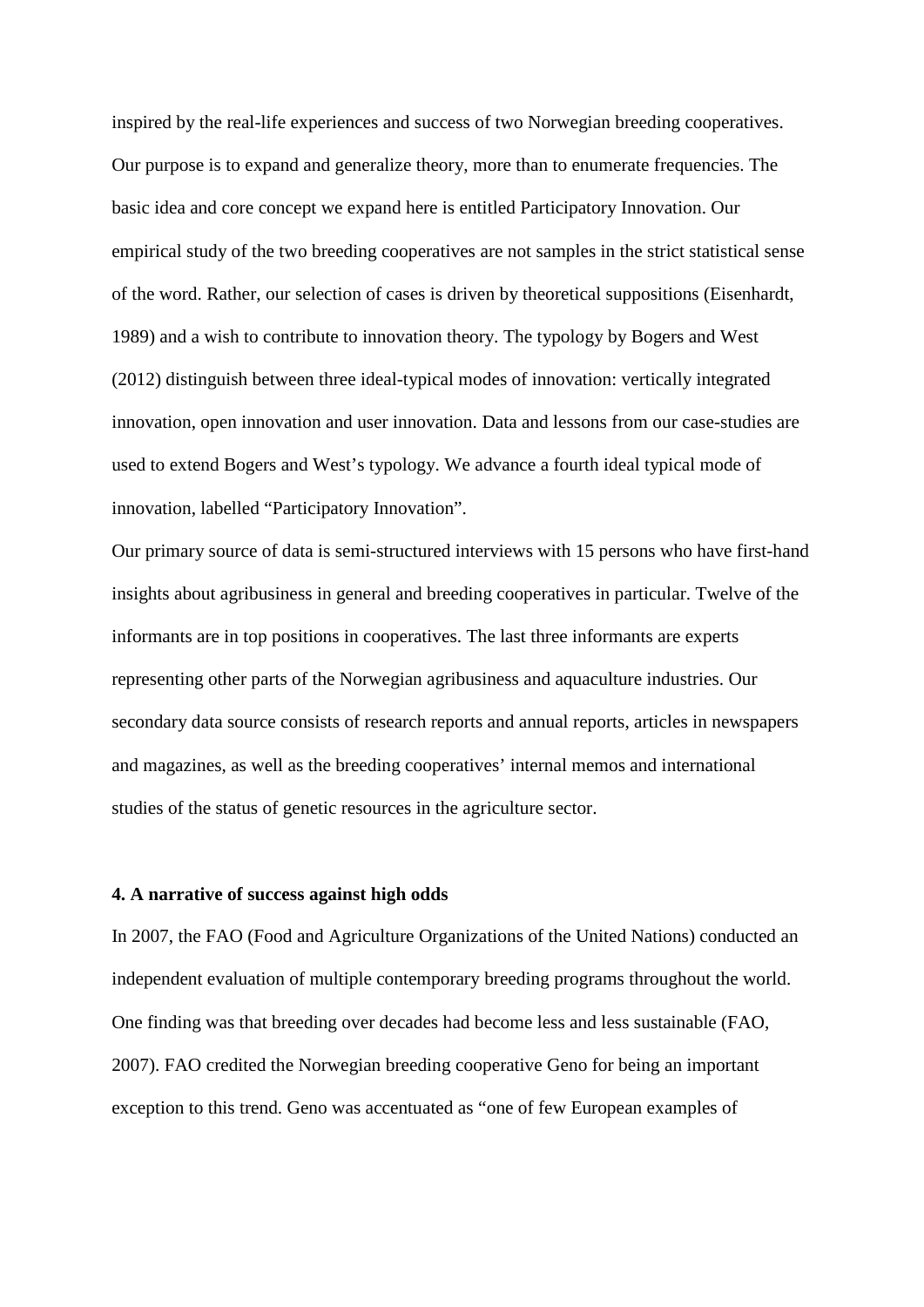sustainable breeding" (Waterhouse and Solberg, 2009). The FAO-investigation summarized as follows:

*"In the Nordic countries, specific importance is given to fertility traits, calving and disease resistance, with the Norwegian Red (NRF) and the Swedish Red and White breeds as particular examples. The specific breeding objectives implemented in the NRF (Norsk Rødt Fe) have meant that breeders see semen from this breed as a viable alternative to that produced by the large, international breeding companies." (Cited from FAO (2007:229)).* 

Norsvin was commended equally well. The question we address here is: How come? How can this success against high odds be explained? We set particular focus on the mode of innovation of the two breeding cooperatives (section 5), but will first briefly present some core characteristics of their organizational structure as well as their historical context. The Cattle-Breeding Cooperative 'Geno' is the breeding organization for Norwegian Red Cattle (Norsk Rødt Fe: NRF), the main dairy cattle breed in Norway (Waterhouse and Solberg, 2009). Geno was established in 1935 and is currently owned by 9 500 Norwegian farmers (Geno, 2015). In 2012, the number of dairy cows were just above 230 000 (SSB, 2015b), corresponding to an average of 25 cows per farmer. The Norwegian Pig-Breeding Cooperative 'Norsvin' is a farmer-owned breeding cooperative, established in 1958 [\(www.norsvin.com\)](http://www.norsvin.com/). Norsvin is owned by approximately 1 500 Norwegian pig producers and organizes all pig breeding in Norway (Norsvin, 2015b). There are approximately 1.5 million pigs in Norwegian pig farms (SSB, 2015a).

## *Individual members provide record-data to breeding programs*

In the first half of the last century, the Norwegian government was in charge of the cattlebreeding program. Their national program was based on the principle of distinct and endemic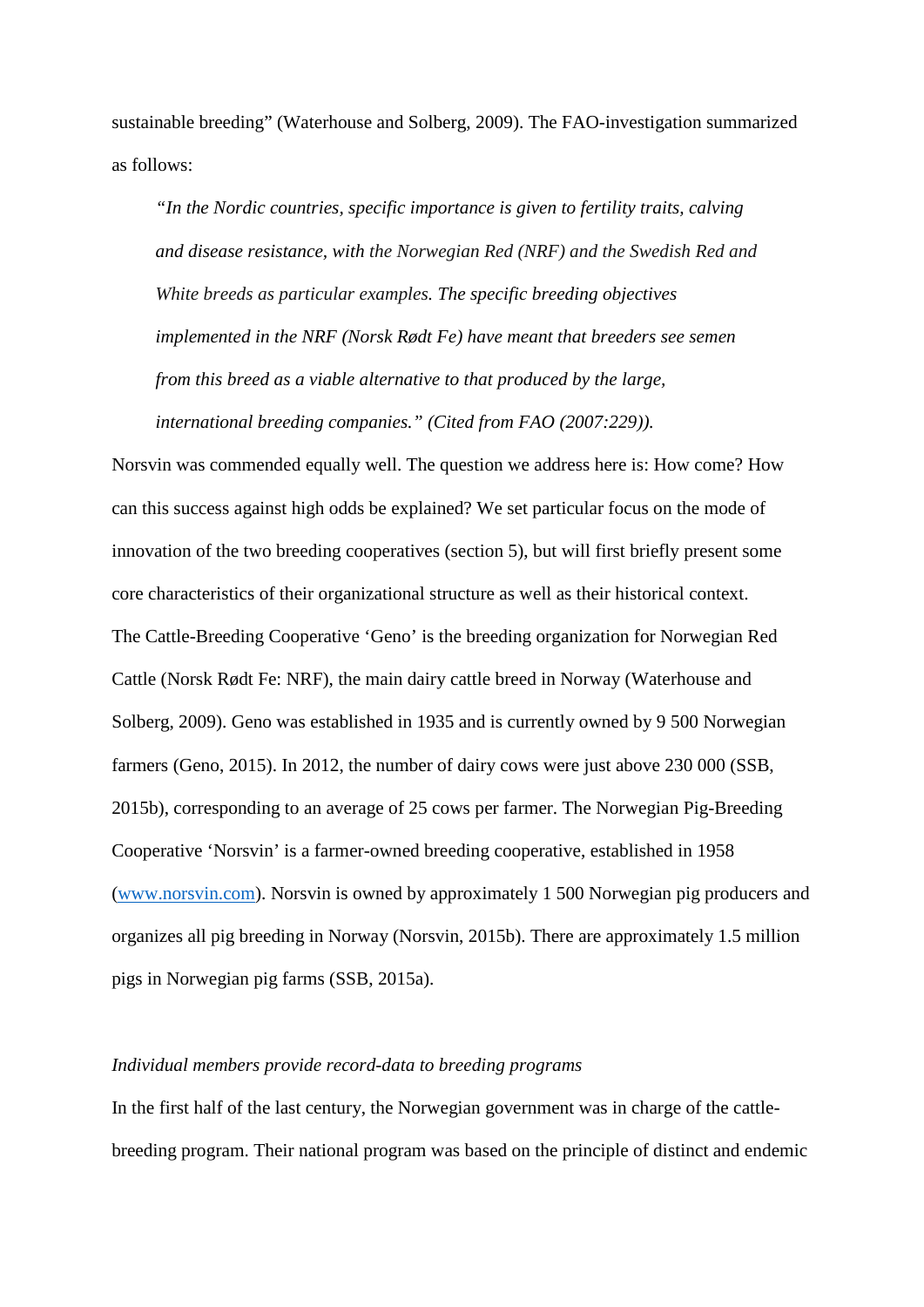races (Hersleth, 2010). However, this approach was not in tune with modern principles of breeding as taught at contemporary schools of agriculture. When the cooperatively owned Geno's predecessor was established in 1935, the preferred breeding goals of the cooperative were therefore in opposition to the principles of the government's program (Hersleth, 2010). The government's power rested on subsidies to holding of bulls and selection of animal for exhibitions. The initiation of artificial insemination and sale of semen empowered the farmers vis a vis the government (Hersleth, 2010). In a private exhibition in the early 1950s, product return and brood stock were added as criteria, on the expense of the exterior. Few years later, the cooperatively controlled NRF-race documented better yields than other races (Hersleth, 2010). Gradually, scholarly breeding experts joined forces with the evolving breeding cooperative and established a relationship that still is the foundation for brood stock improvements. The breeding program of the cooperative was based on continuous research and development in the dairy cattle breeding and genetics, fertility and artificial insemination. Geno gradually developed a mode of innovation where the pool of members (who are also the end-users of the breeding products) actively engaged both in setting breeding goals (Halvorsen, 2016) and in collecting health data for cows. A country-wide healthcard system for dairy cows ("Ku-kontrollen") was initiated in 1975. All cows in this system have their own individual health-card where all data about health, fertility and treatments are noted. The health-card system has over decades proved essential for the continuous breeding of Norwegian Red, but also for preventive health measures, planning, and development of statistics (Ruane et al., 1997). In Norway, the system was first applied on a national basis in 1975, with help from the Society of Veterinarians and the Cattle Recording Service. The contribution by the members of Geno to the data recording scheme has been tremendous. The program has also enabled the cooperative and its members to retain control of the breeding targets (Ruane et al., 1997). In their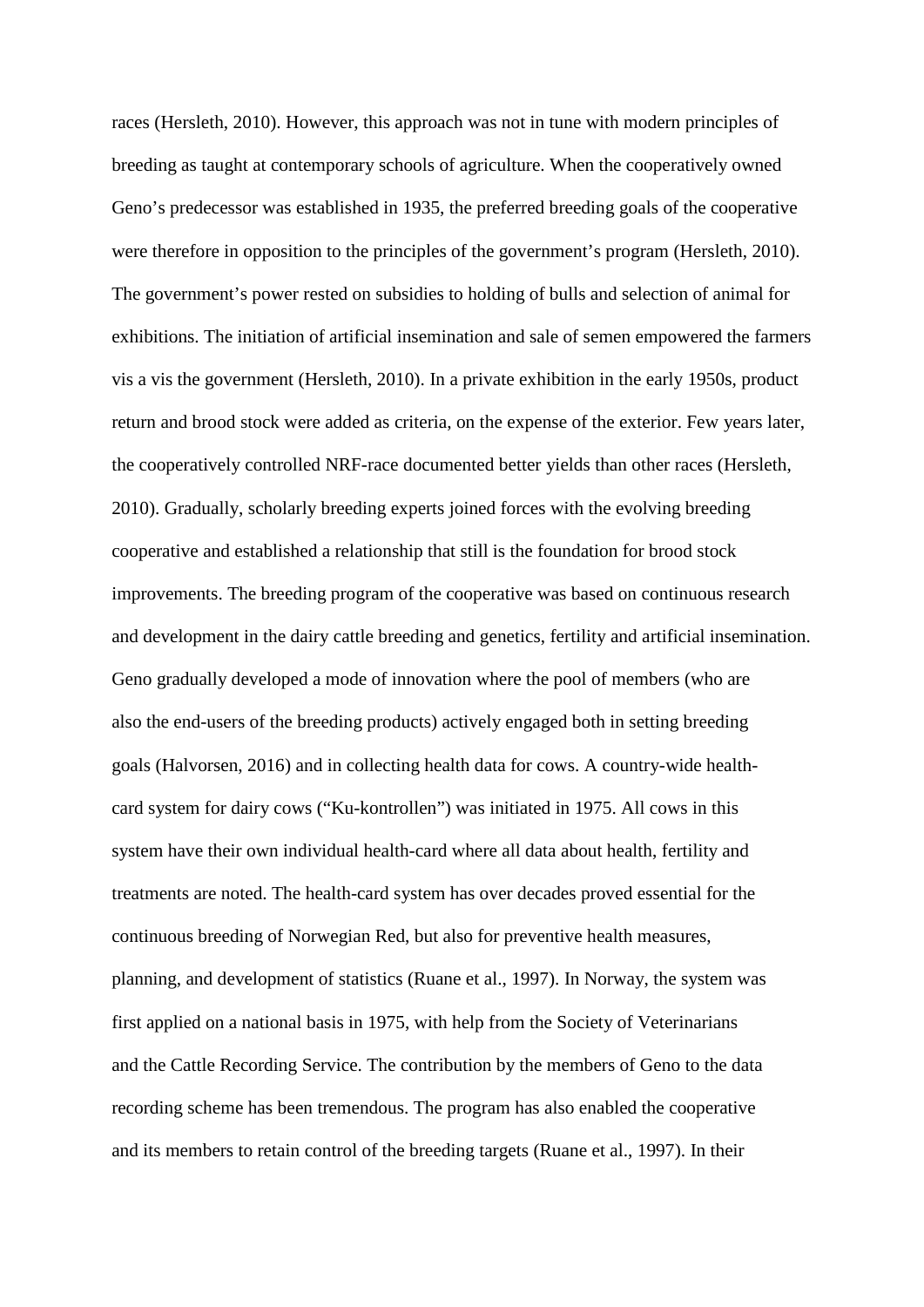evaluation of Geno's breeding program, Ruane et al. (1997) concluded that the members indeed retain trust in the breeding program, simply because they have experienced that it works over time. The cooperative has remained strong and in charge of the breeding operations on behalf of its members. The members believe in Geno's merit of breeding and co-finance the costs of data recording.

As in the cattle sector, the State previously had great control with the breeding program in the pig sector as well. An illustration of the political and countervailing power aspect of the early organization is the struggle over the exhibition rules emphasizing that the exterior had to yield to other productive traits. The position of the State's pig-breeding facilities was threatened as they made a profit from selling livestock, and the power structures protected these facilities (Jensen, 2008).

The pig farmers learned from the cattle farmers – some were cattle farmers themselves – and molded Norsvin on the experiences from Geno (Jensen, 2008). Norsvin adopted three guiding principles at its initiation; i.e. "Farmer participation in breeding decisions", "Inclusion of new research in breeding practices", and "Progress for all" (Jensen, 2008). The researchers at the Agriculture University of Norway (Now: The Norwegian University of Life Sciences (NMBU)) were a significant part of this structure from day one as the respected breeding specialist professor Harald Skjervold was elected to the breeding council on the Constituent foundation meeting in 1958 (Jensen, 2008).

Norsvin gradually developed programs for pure breeding, crossbreeding and artificial insemination. The aim of Norsvin's genetic program has been to ensure effective, healthy and robust pigs that perform well under different contingencies and production environments. The members of the cooperative agreed that the genetic program must ensure end-products of high quality, and contribute to ethical and sustainable production. The structure and qualities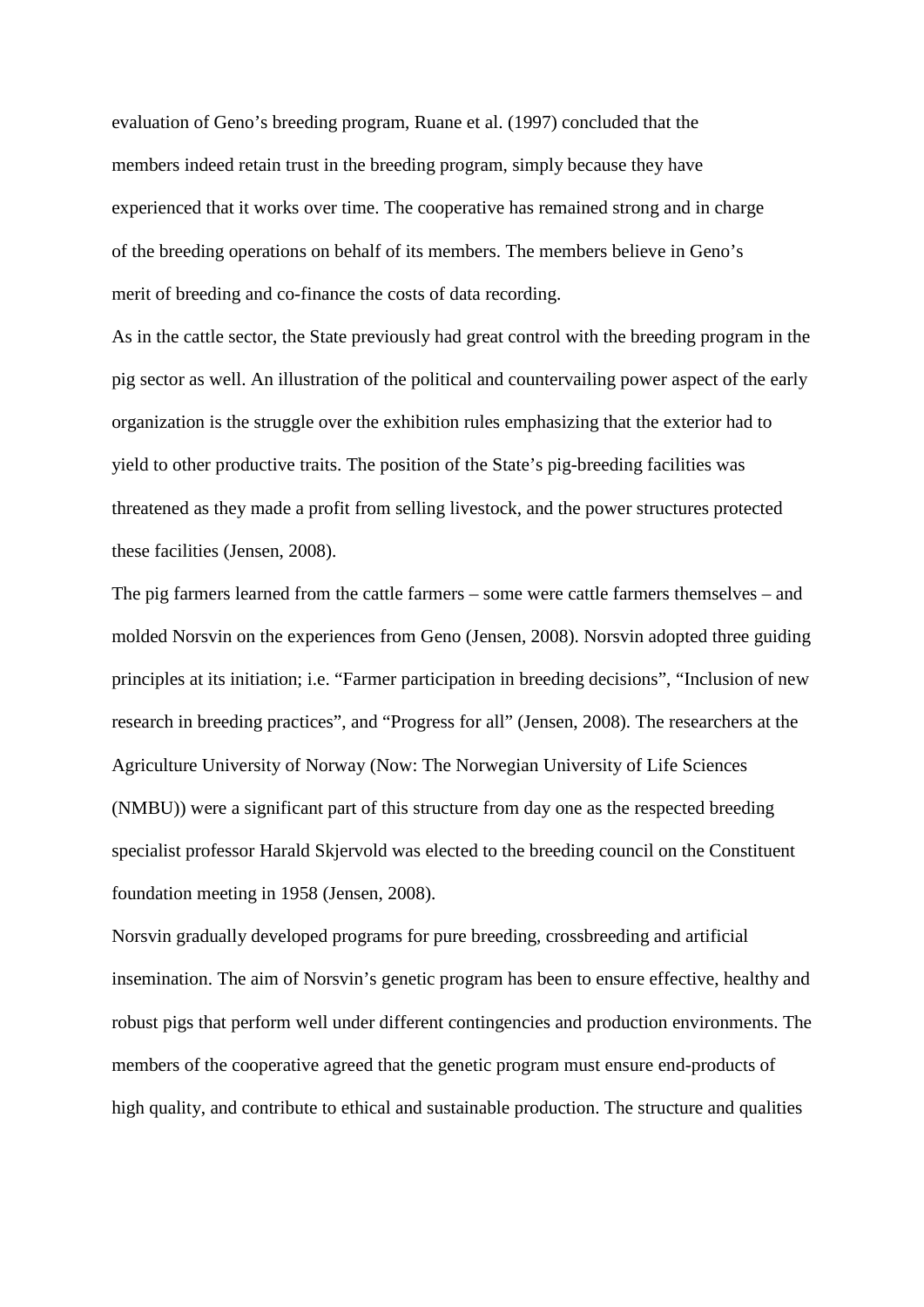of Norsvin's genetic program is observed and summarized as follows by Committee on Farm Animal Genetic Resources (2003:20):

*"Pig breeding is organized as a traditional breeding pyramid, in which the breeding herds are at the top. These herds produce and deliver potential breeding males for testing and cross-bred or pure-bred females for the multiplier level. The multiplier level sells females to commercial producers. Contract breeding is used for Durocs, and Duroc-crosses are only available for the members of the meat cooperative".* 

The sustainability of Geno's breeding program is promoted by the fact that both production and function are expressed by multiple traits (FAO, 2007). Many different combinations can result in high total breeding value. As observed by Risan (2003) and Vangen (2007), breeding is based on data from ordinary dairy herds, which ensures that the breeding program produces animals that are well adapted to ordinary production conditions. More specifically, "ordinary production conditions" refer to the varied climatic and geographical conditions that characterize Norwegian agriculture. According to FAO, three features are found to be particularly important with regard to sustainability of Geno's breeding program (FAO, 2007:399):

- *"Both production and function are expressed by many traits, and are strongly weighted in the breeding strategy.*
- *Many different combinations can result in a high total breeding value. This means that animals from different breeding lines can be selected, thus automatically reducing the risk of inbreeding.*
- The breeding work is based on data from ordinary dairy herds. In connection *with the diversity of traits applied, this guarantees that the breeding*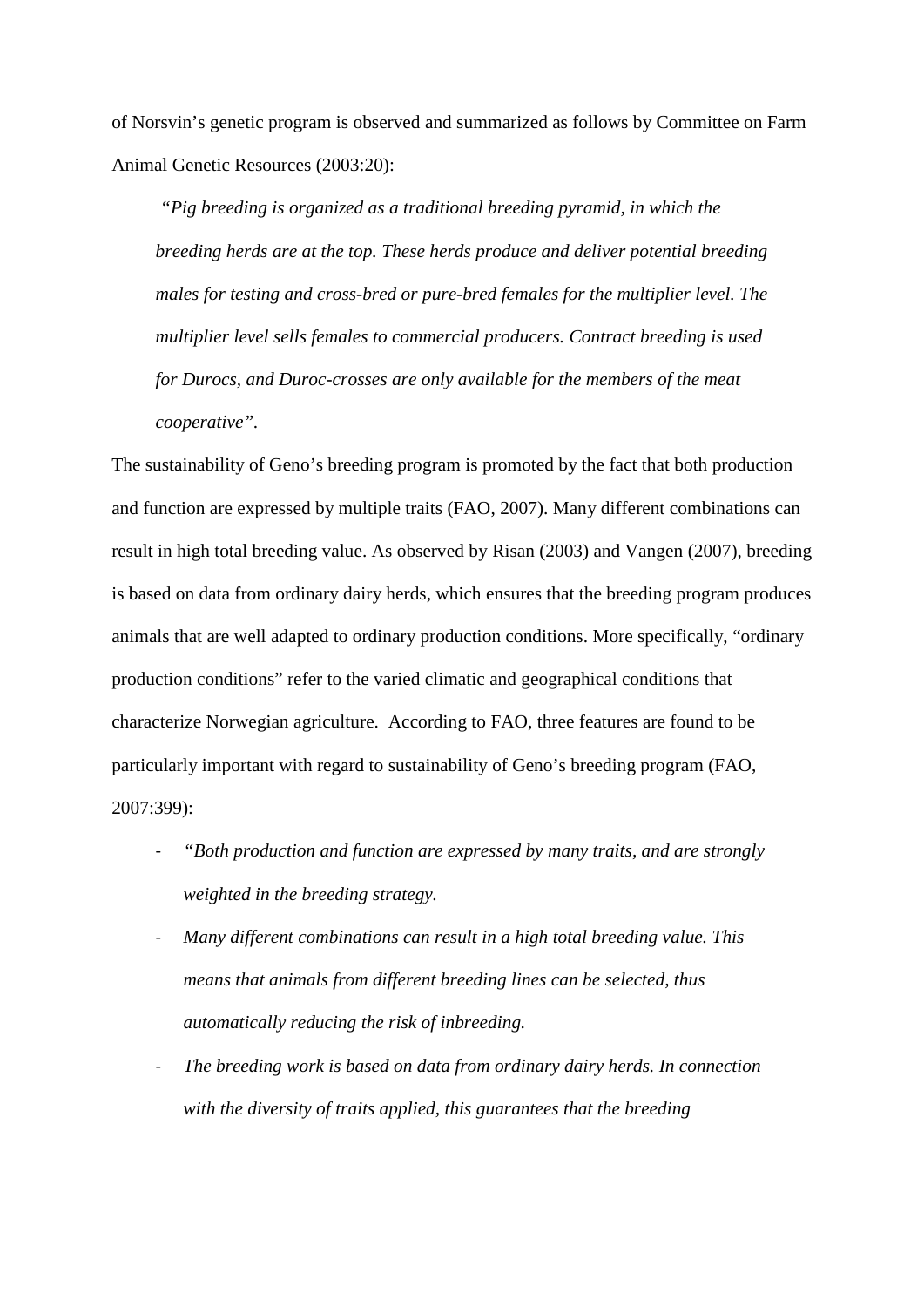*programme produces animals that are well adapted to normal operating conditions."* 

Data registrations in breeding herds owned by the cooperative members are the basis for the selection of the breeding goal traits (Jensen, 2008). Norsvin's breeding goals consist of a broad spectrum of traits; from production, carcass quality, meat quality, litter size, reproduction and maternal ability onto robustness traits. Breeding goals are revised in line with industrial development, market changes, and scientific advancements. In the post WWIIera, the breeding goals were decided by the State Pig-Breeding Commission, but the cooperative gradually took over. The cooperative's capacity to coordinate the breeding activity was much better, and in 1964 the Commission was dismantled (e.g. Jensen, 2008:58). Results from simulation studies indicate that genomic selection can boost genetic progress with 20-40 % in the maternal line (Grindflek, 2012). Norsvin delivers this genetic progress both to own members and to customers abroad.

Each member of Norsvin participates in innovation by providing a large amount of production data from their breeding herds to the cooperative. On-farm testing of gilts contributes to several new exterior traits since it ensures higher variation in the material (Norsvin, 2010). New tools and methods – such as Computed Axial Tomography (CAT) – enhance breeding for meat and fat quality. Both Norwegian and international herds comprise Norsvin's nucleus populations. Herds from a wide range of different farms are linked together genetically by Artificial Insemination and central testing. The cooperative reports that there were 42 Norwegian nucleus herds in 2015 (Norsvin, 2015a). Their main role is to run the nucleus-breeding program and deliver candidates to the boar test. Registration of data from the nucleus herds serve as an important basis for the calculations of breeding herds. The cooperative invests approximately 30 % of the total company turnover in R&D, and the cooperation with various actors in the Norwegian industry has enabled a broad R&D-front.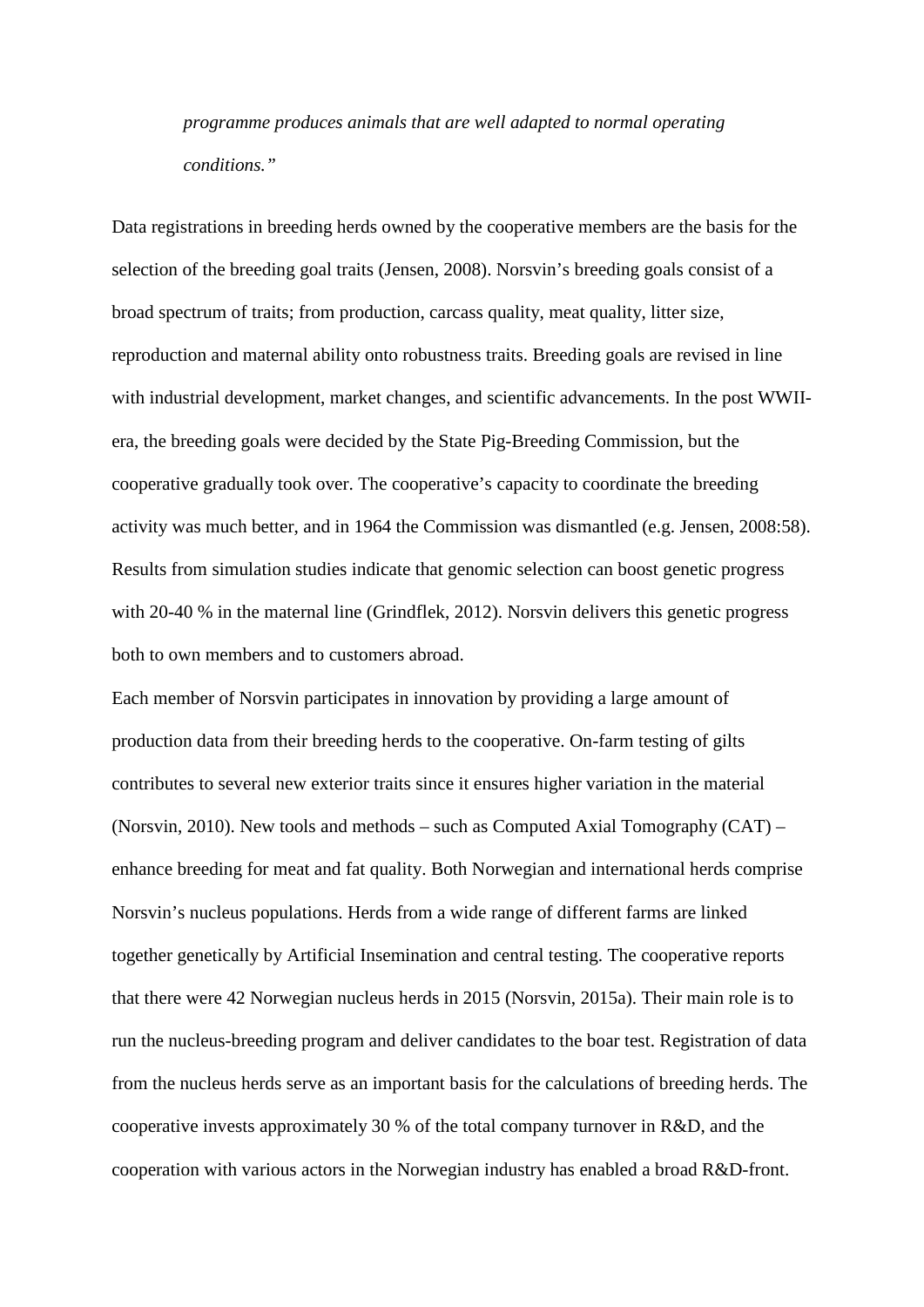The cooperative organization form has streamlined the complex link from invention and new science to innovation and new practice.

From the early start as a countervailing power to the state-controlled national breeding programs, the farmer-owned cooperative has developed sustainable breeding programs of high quality. The members gathered more influence over the breeding programs through active participation by providing information about their animals' health traits, fertility, growth and other production factors. An organized sow control formed the basis for a number of breeding measures, registration of returns and fertility, and studbook registration (Jensen, 2008:50).

The centralistic and hierarchical state-governed programs for cattle as well as pig breeding were gradually suspended. The farmers – the users of livestock – seized control over input to their on-farm production. Members were actively involved in the design and operation of breeding programs, and unique combinations of breeding traits ensured the improvements of the programs. Data was first registered and collected at the level of individual cows and pigs. Thereafter, data was accumulated and analyzed by the cooperative, and the results were shared by all the members of the cooperative. The unique breeding traits were identified by the farmers' voice in the appropriate decision-making bodies. The first seed to the innovation mode "Participatory Innovation" was sown.

#### *The cooperatives benefit from strategic alliances with R&D-institutions*

Continuous and effective recording of data is but one important driver behind the success of Geno and Norsvin. To fulfill its mission, the two breeding cooperatives need high quality R&D-capacity. Therefore, the antecedents of Geno and Norsvin integrated tightly with relevant agricultural research institutes, such as the Agricultural University of Norway. Geno and Norsvin have reinforced complementary collaborations with external R&D-partners for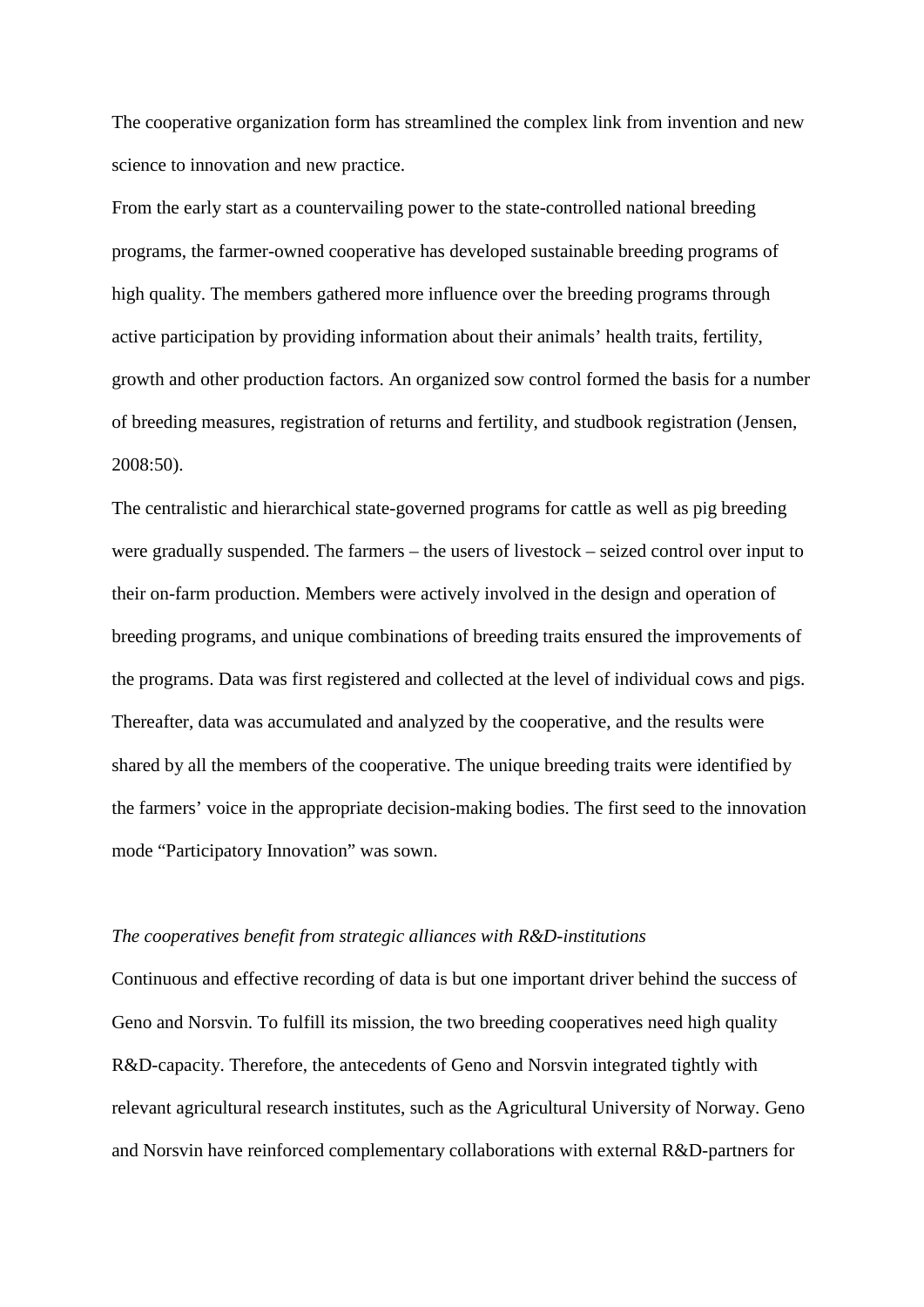decades. The collaborative structure has been reinforced because of the enabling modern biotechnology (e.g. cost-effective genotyping). Public research institutions and scholarly teams from the breeding cooperatives co-produce knowledge that is useful for the refinement of commercialized products and services. Said differently, breeding cooperatives join forces with scholarly organizations in the invention-phase, and thereby come in position to use their newfound knowledge in the commodification and commercialization of products and services for the global market. Geno and Norsvin – in the vocabulary of Etzkowitz and Leydesdorff (2000) – partake in Triple-Helix configurations, consisting of dynamic interrelations between university, industry and government [\(Figure 1\)](#page-15-0).



<span id="page-15-0"></span>*Figure 1: Inter-organizational networks (applied from Etzkowitz and Leydesdorff (2000)).*

To wrap up, the individual members of Geno and Norsvin contribute both to data collection and to the overall setting of breeding targets for their respective production system. As will be clarified in the next section, this activity has strong resemblance to "User Innovation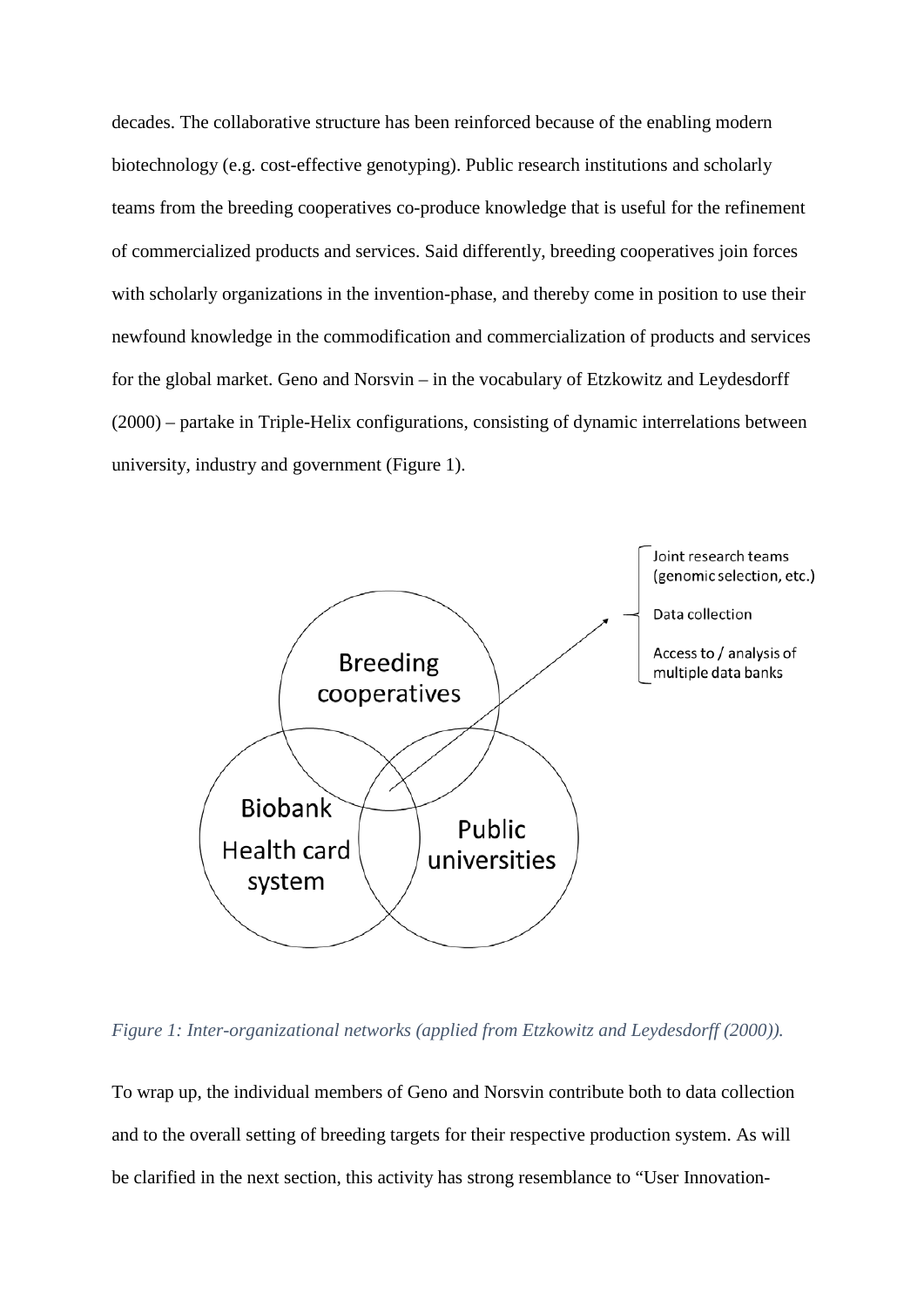share" in innovation theory (Bogers and West, 2012). Moreover, a significant part of the cumulative inventions takes place and is located outside the organizational boundaries of the cooperatives, in close partnership with their collaborating R&D-institutions. Ultimately, Geno and Norsvin have control of the in-house commodification and commercialization of the products they bring to the market. As will be clarified in the next section, this tight interplay has strong resemblance to "Open Innovation-inbound" in innovation theory (Bogers and West, 2012).

#### **5. Participatory Innovation as composed by UI-share and OI-inbound**

The two breeding cooperatives Geno and Norsvin are special-cases of a mode of innovation that we coin "Participatory Innovation" (PI). We substantiate PI by comparing core aspects of this mode of innovation with the more well-known ideal types Vertically integrated innovation (VII), Open Innovation (OI) and User Innovation (UI) , all presented by Bogers and West (2012). VII, OI and UI combine knowledge created at different loci, across multiple stakeholders in various value chains and networks. VII takes into account that the sources of innovation are largely *inside* the boundaries of the firm. Particularly two modes of distributed innovation have so far been described in detail in the scholarly literature; i.e. OI (Chesbrough, 2011; West and Lakhani, 2008) and UI (von Hippel, 1988, 2005). Both OI and UI take as their point of departure that the sources of innovation are largely *outside* the boundaries of the firm. Following Chesbrough (2011) as well as West and Lakhani (2008), OI concentrates on the permeability of organizational boundaries in an effort to understand how internal and external knowledge are used to develop and commercialize valuable innovations. Following von Hippel (1988, 2005), UI assumes that users have the necessary knowledge and motivation to create innovations that solve needs unmet by existing producers. Whereas OI research is ultimately interested in innovation benefits for a producer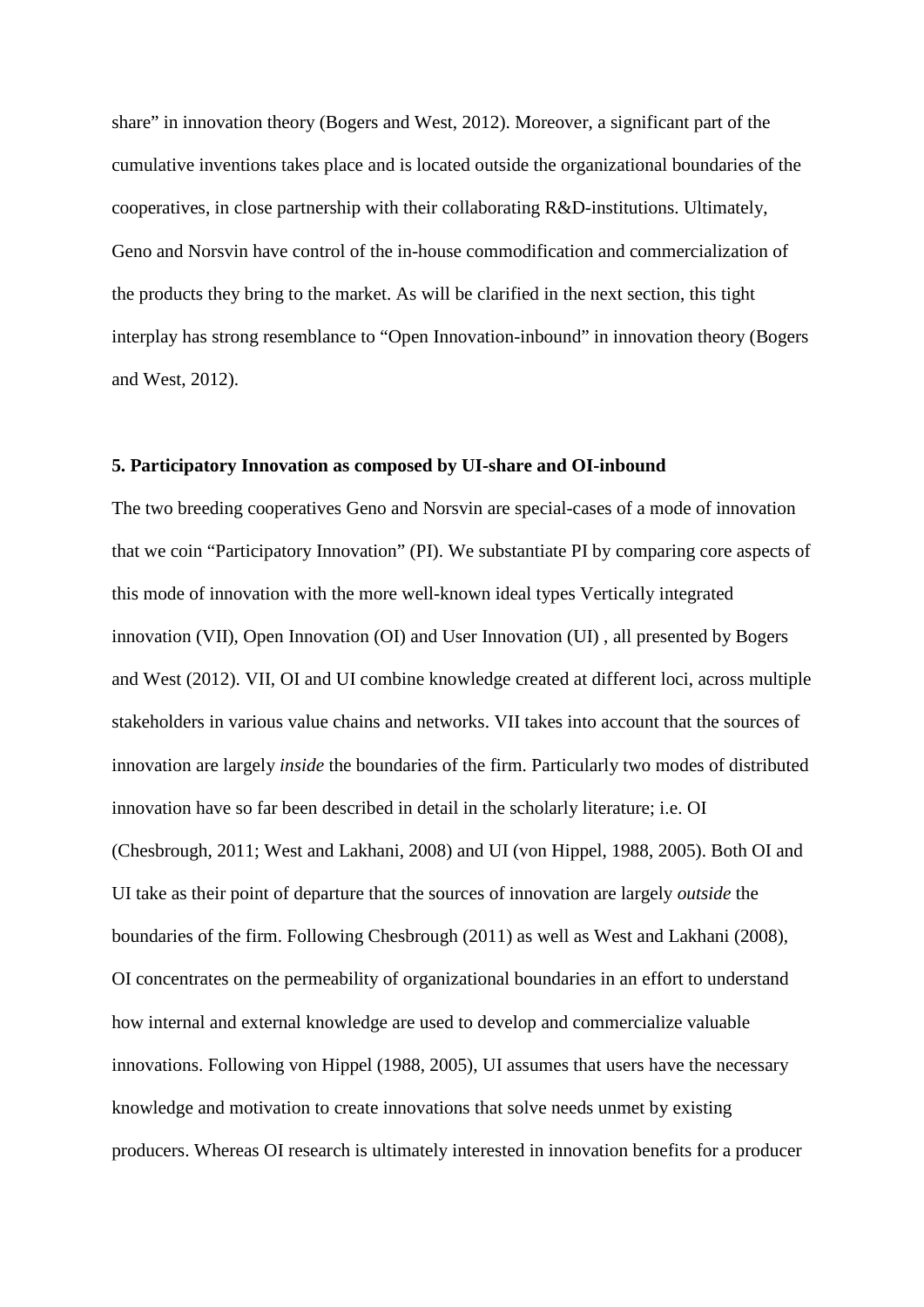firm, UI research focuses on the conditions under which users innovate and how users are supported in order to be more innovative.

In contrast, PI pays particular attention to the conditions under which individual members – and/or member communities of users as exemplified by the cooperative – take part and participate in innovation activities. When successful, PI evoke a multiplier-effect that enable each individual user-member to reap benefits that would have been unattainable without collective organization of this type (Cook and Plunkett, 2006; Plunkett et al., 2010). The multiplier effect can be exemplified by each farmer's access to (the output of) universal data. Each farmer invests time and effort in collecting and sharing data from his own farm and receives in return improved breeding material. PI benefits from the inherent self-regulation in a relatively homogenous group, as nicely immortalized by Alexandre Dumas in the Three Musketeers: "One for all, all for one".

In our analysis, we elaborate on "OI-inbound" and "UI-share", which are most relevant for the cases. "OI-inbound" enhance our understanding of the value of the agriculture research community for the breeding cooperatives. "UI-share" serves as a framework for understanding the mechanism among the users of the newfound knowledge produced in collaboration with the research community. Geno and Norsvin have successfully leveraged individual members as co-innovators, and thereby enabled all members to benefit from a multiplier-effect. This situation is captured in the sub-category UI-share . In short, PI draws on well-known elements from both VII, OI, and UI, but is nonetheless a distinct mode of innovation. The core characteristics of the different modes of innovation are presented in table 1.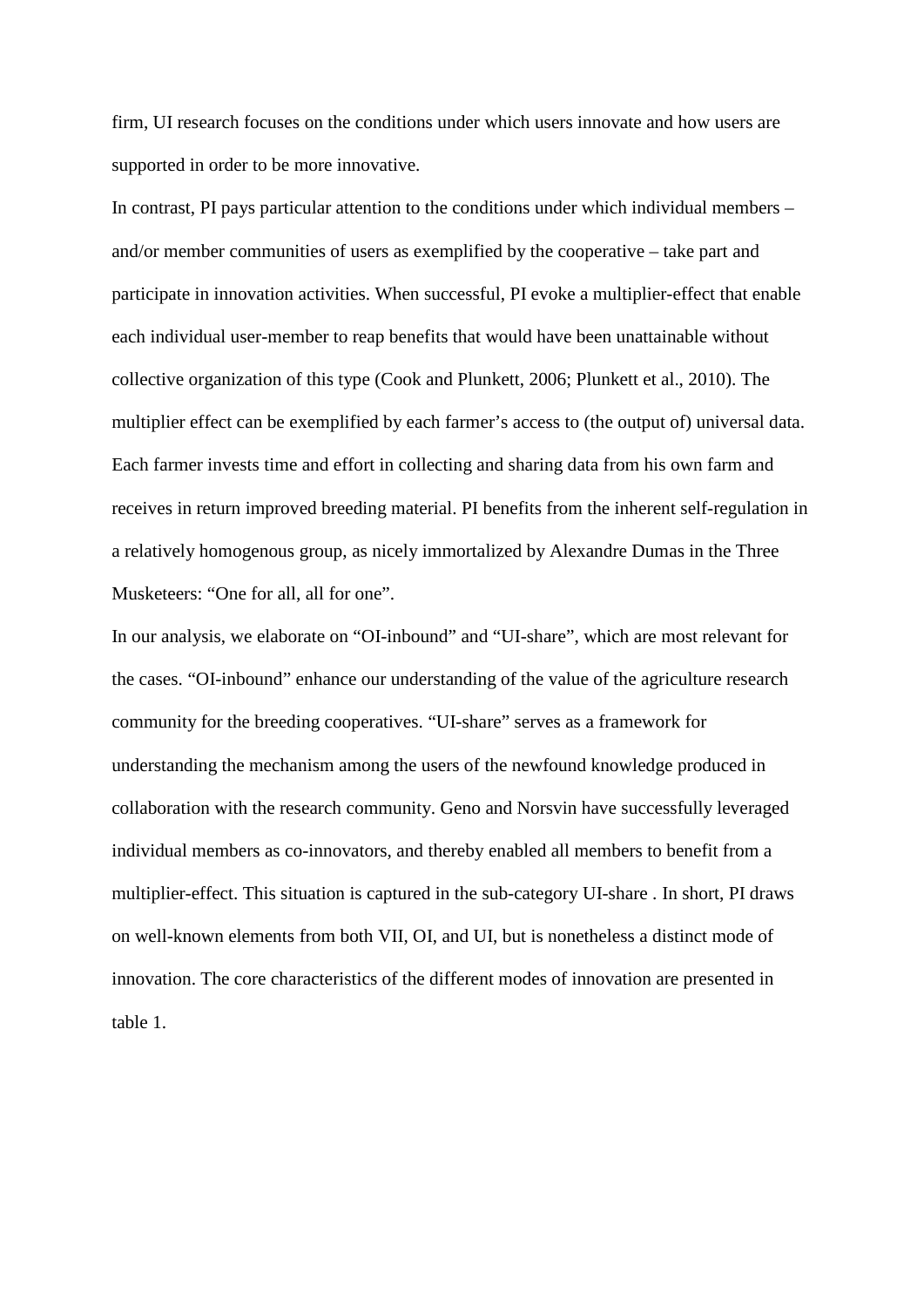| <b>Attribute</b>                                    | <b>Vertically</b><br>integrated<br>innovation | <b>Open innovation</b>                          | <b>User innovation</b>                               | Participatory<br>innovation                                   |
|-----------------------------------------------------|-----------------------------------------------|-------------------------------------------------|------------------------------------------------------|---------------------------------------------------------------|
| Subtypes                                            |                                               | <b>OI-inbound</b><br>OI-outbound                | UI-input<br>UI-self<br><b>UI-share</b><br>UI-startup | OI-inbound<br>UI-share                                        |
| Main propositions                                   | End-to-end<br>innovation                      | Firms<br>commercialize<br>ideas from<br>network | Users or user-<br>producer dyads<br>innovate         | <b>Members</b><br>leveraged as<br>resources                   |
| <b>Representative works</b>                         | Chandler (1977,<br>1990)                      | Chesbrough<br>(2003, 2006)                      | von Hippel<br>(1988, 2005)                           |                                                               |
| <b>Key stakeholder</b>                              | Firm                                          | Firm                                            | User                                                 | Member                                                        |
| <b>Other stakeholders</b>                           |                                               | Other firms in<br>value network                 | Producers                                            | <b>External partners</b><br>in value networks                 |
| Locus of innovation /<br>knowledge                  | Within firm                                   | Outside firm                                    | Among users                                          | Among members                                                 |
| <b>Key success measures</b>                         | Profit                                        | Profit                                          | Quantity of<br>(significant)<br>innovations          | Profit                                                        |
| Level of analysis                                   | Firm                                          | Firm                                            | Innovation                                           | User-controlled<br>firm                                       |
| Type of innovator                                   | Organizational                                | Organizational                                  | Individual                                           | Member                                                        |
| <b>Assumed motivations</b>                          | Pecuniary                                     | Pecuniary                                       | Utility                                              | Pecuniary                                                     |
| <b>Norms</b>                                        | Managerial<br>hierarchy                       | Market exchange                                 | Cooperation                                          | Long-lasting<br>cooperation based<br>on serial<br>reciprocity |
| <b>Relationship with other</b><br><i>innovators</i> | None                                          | Exchange                                        | Cooperate                                            | Cooperate                                                     |

*Table 1: A typology of innovation modes (refined from Bogers and West (2012)).*

In VII, knowledge is possessed, produced and mediated within the organizational borders of one firm, as illustrated by the huge investor-owned breeding companies. PI is distinctively different from the ideal type VII because activities in the latter are integrated horizontally and vertically through ownership whereas PI first and foremost is appropriate for organizations that are incompletely integrated horizontally and vertically. PI is also distinctively different from the ideal type Open Innovation (OI). In fact, PI can be conceived of as open innovation for members of a defined community only (West and Lakhani, 2008). Only eligible members have access to the knowledge; typically farmers that want to buy the products and services that the cooperative can offer. Finally, PI has strong resemblance to UI, but the two ideal types differ in nature since PI-members are ultimately profit-seekers (with pecuniary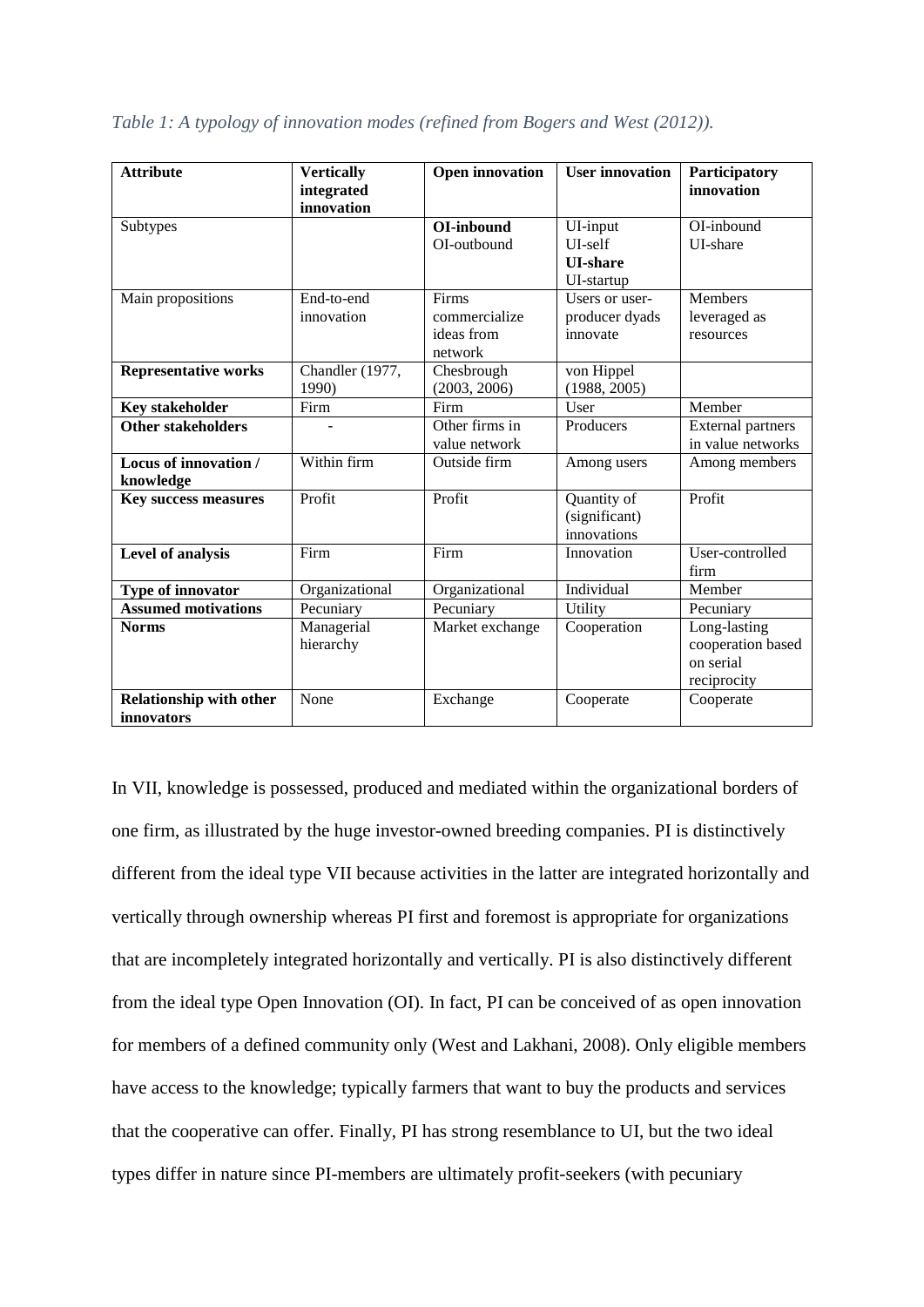motivation), whereas users are typically described as non-profit actors (von Hippel, 1988, 2005).

The cooperative is an association of individual members who are self-employed and ultimately responsible for the financial results of their on-farm business. Members` motivation is to run their own farm in a profitable and sustainable manner. But the cooperative members are bound together by the cooperative. Progress for each member is attained by transferring individual autonomy to the collective in the case of resourcedemanding tasks like e.g, breeding. Each member co-participate in collective innovation through co-determining the collective breeding goals and provide crucial data from their own farms.

### **6. Concluding remarks**

We started this article by addressing the uncertain future of small-scale breeding cooperatives, given that giant multinational firms increasingly seize control of the novel breeding technologies. As mentioned in the introduction, the in-firm phenomenon VII (Chandler, 1990) is the dominating mode of innovation in breeding of plants, husbandry and aquaculture. Invention as well as innovation are under the hierarchical control of a very limited number of multinational, investor-owned companies. Innovation is organized as a path from new discoveries, through in-firm research and development, to commercialization and distribution to the market. Ideas – generated internally and/or purchased by mergers and acquisitions – are commercialized by vertically integrated resources (Bogers, 2012; Bogers and West, 2010; Chesbrough et al., 2006; Petrusson, 2004; von Hippel, 1988). Intellectual property is protected in order to safeguard company interests and to prevent exploitations from rivals.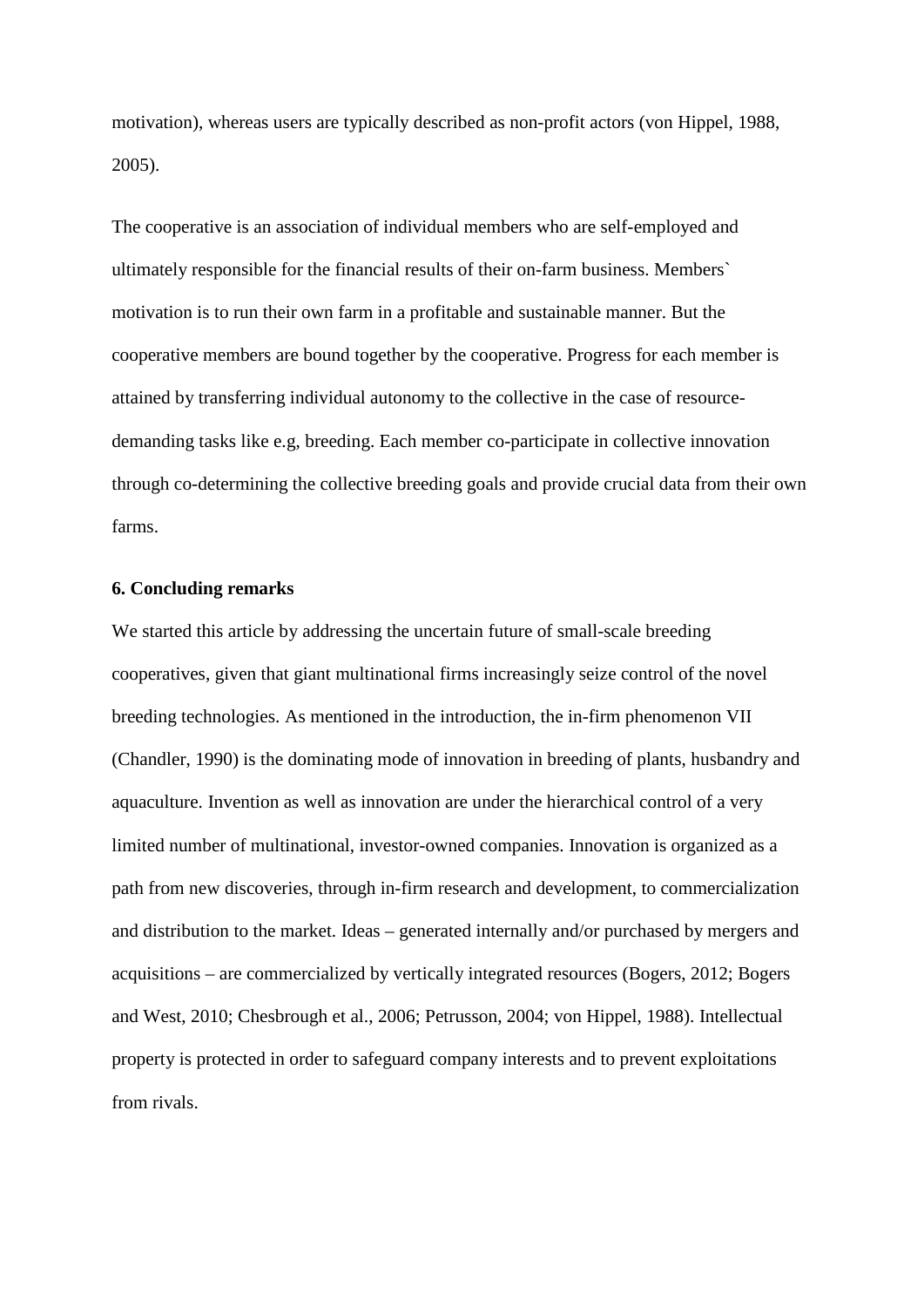Against high odds, the two small-scale Norwegian breeding cooperatives presented in this article have successfully developed and retained a strong position in the market for breeding products for cattle and pigs. The success of Geno and Norsvin was reinforced when international producers began to ask for products from the two breeding programs, because these encompassed qualities that were lost in the other more industrious breeding programs. What lessons can be extracted from the experiences and success of these two breeding cooperatives? To answer this question, we have drawn on the typology of innovation modes that is developed by Bogers and West (2012). We found that the success of Geno and Norsvin is explained by one intra-organizational factor (the way members are leveraged as co-innovators) in combination with one inter-organizational factor (the way strategic alliances with universities and gene banks are leveraged to secure inbound knowledge to the cooperative). The two breeding cooperatives have proved their capacity to commodify and commercialize the co-inventions developed through strategic partnerships with scholarly R&D-institutions. To sum-up in the vocabulary of innovation theory, the two breeding cooperatives have successfully commercialized novel products by combining data from its own members (cf. "UI-share") with the inflow knowledge from R&D-institutions (cf. "OIinbound"). We have coined this combination "Participatory Innovation". The two cases demonstrate that small-scale breeding cooperatives under certain critical contingencies are capable to select, form and retain an idiosyncratic innovation mode that is tailor-made to the needs of the cooperative members and their customers. Thanks to the distinct mode of innovation that they have successfully developed since the 1950's, the two breeding cooperatives have also successfully ameliorated inherent incentive problems, predominantly because the cooperative members – regardless of farm size, location etc. – are interested in constantly improved breeding material. Neither the "common property", "horizon" nor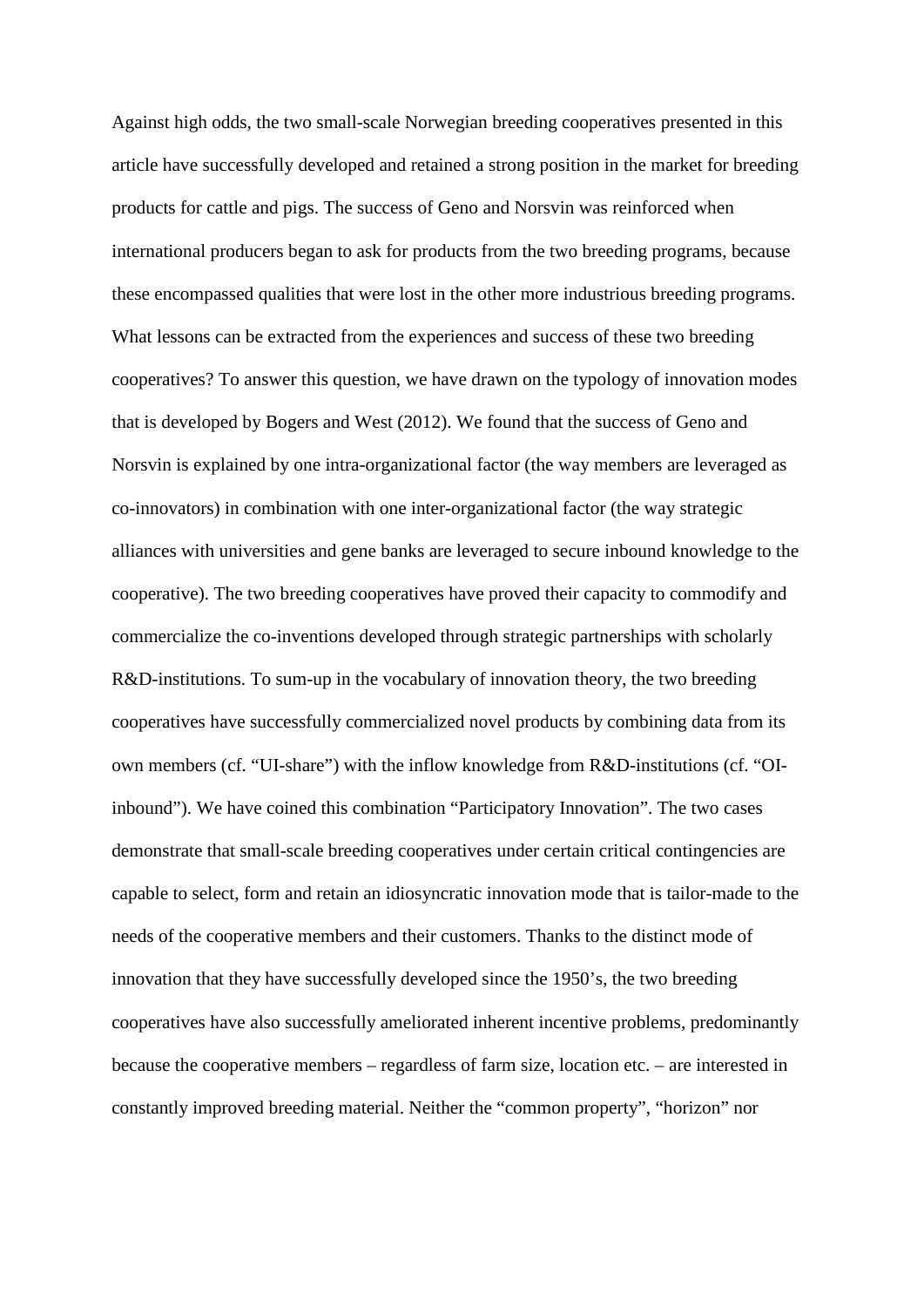"portfolio" problems (Borgen, 2004; Nilsson, 2001; Vitaliano, 1993) have unfolded in the two cases.

To wrap up, Geno and Norsvin are two information-rich examples of small-scale organizations with active memberships, i.e. members leveraged as co-innovators through providing data of various types (a special case of UI-share) and strong external alliances (a special case of OI-inbound) that can benefit from optimizing innovation activities on their own terms. Like the other innovation modes (VII, OI and UI) that have hitherto been more investigated among scholars, PI is evidently a useful ideal-type. Our final remark is that all these ideal-types – separately and jointly – help us to identify and create awareness of core aspects of reality, but without being able to describe reality in any full detail. This further means that the Participatory Innovation-mode we have substantiated here can also contribute to understand organizations that are not cooperatively owned, as long as their success depends on distributive features like sharing of data and inbounding of knowledge.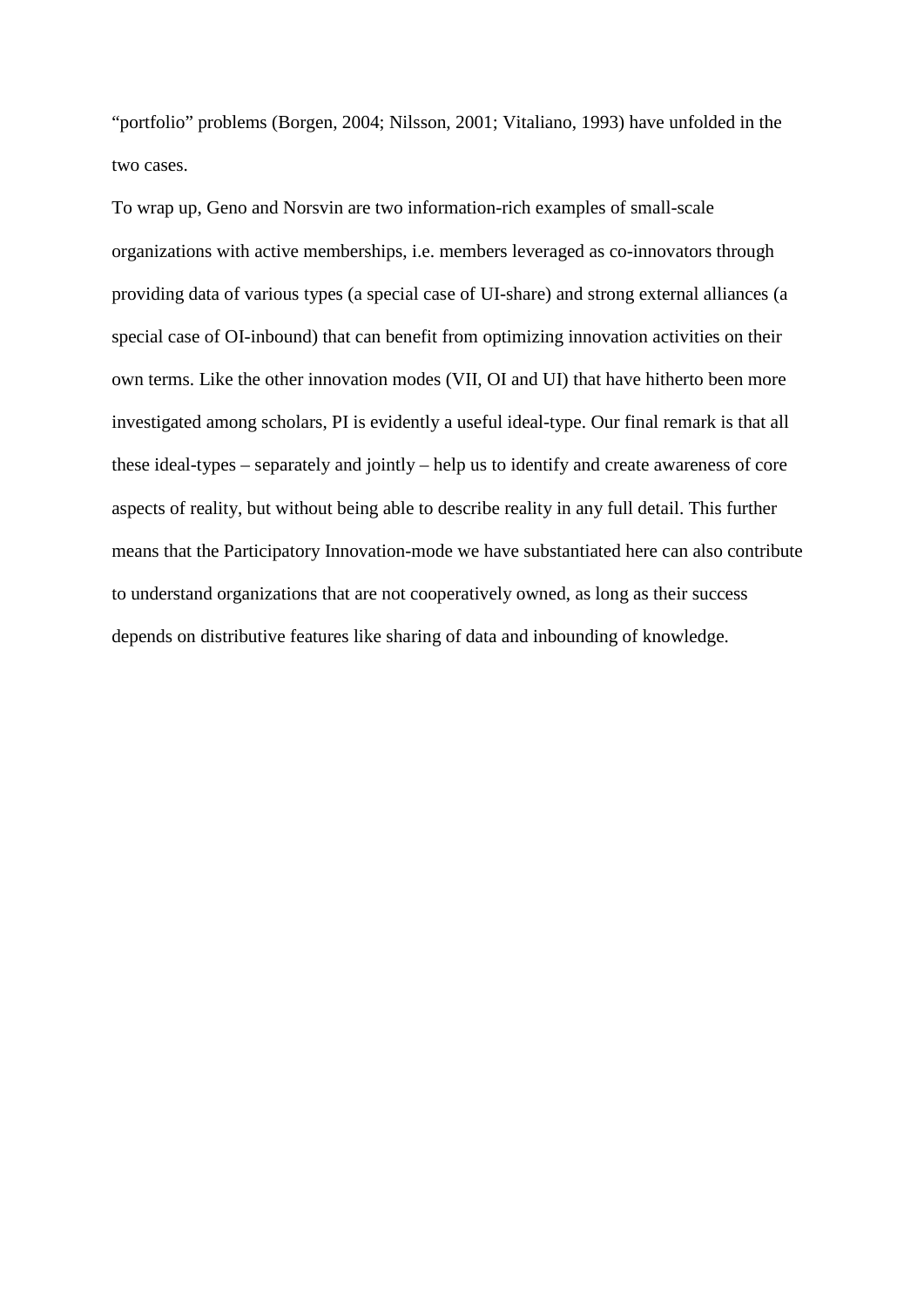#### **References**

- Aarset, B., and Borgen, S. O. (2015). The battle of the eyed egg: Critical junctures and the control of genes in Norwegian salmon farming. *Aquaculture* **445**, 70-78.
- Allen, T. J. (1977). "Managing the Flow of Technology: Technology Transfer and the Dissemination of Technological Information within the R&D Organization," MIT Press, Cambridge, Mass.
- Bogers, M. (2012). Knowledge sharing in Open Innovation: An Overview of Theoretical Perspectives on Collaborative Innovation. *In* "Open Innovation at Firms and Public Administrations: Technologies for Value Creation." (C. de Pablos Heredero and D. López, eds.), pp. 1-14. IGI Global, Hershey, PA.
- Bogers, M., and West, J. (2010). Contrasting Innovation Creation and Commercialization within Open, User and Cumulative Innovation. *In* "*Academy of Management conference, Technology and Innovation Management division*".
- Bogers, M., and West, J. (2012). Managing Distributed Innovation: Strategic Utilization of Open and User Innovation. *Creativity and Innovation Management* **21**, 61-75.
- Borgen, S. O. (2004). Rethinking incentive problems in cooperative organizations. *Journal of Socio-Economics* **33**, 383-393.
- Chandler, A. D. (1977). "The Visible Hand: The Managerial Revolution in American Business," Belknap Press, Cambridge, Mass.
- Chandler, A. D. (1990). "Scale and Scope: The Dynamics of Industrial Capitalism," Belknap Press, Cambridge, Mass.
- Chesbrough, H. W. (2003). "Open Innovation: The New Imperative for Creating and Profiting from Technology," Harvard Business School Press, Boston, MA.
- Chesbrough, H. W. (2006). Open Innovation: A New Paradigm for Understanding Industrial Innovation. *In* "Open Innovation: Researching a New Paradigm" (H. W. Chesbrough, W. Vanhaverbeke and J. West, eds.), pp. 1-12. Oxford University Press, Oxford.
- Chesbrough, H. W. (2011). Bringing Open Innovation to Services. *Mit Sloan Management Review* **52**, 85-+.
- Chesbrough, H. W., and Rosenbloom, R. S. (2002). The role of the business model in capturing value from innovation: Evidence from Xerox Corporation's technology spin-off companies. *Industrial And Corporate Change* **11**, 529-555.
- Chesbrough, H. W., Vanhaverbeke, W., and West, J. (2006). "Open Innovation: Researching a New Paradigm," Oxford University Press, Oxford.
- Cobia, D. (1989). "Cooperatives in Agriculture," Prentice Hall, Englewood Cliffs.
- Committee on Farm Animal Genetic Resources (2003). "Norway country report on farm animal genetic resources, 2002," Ås.
- Cook, M. L., and Iliopoulos, C. (1998). Solutions to Property Rights Constraints in Producer-Owned and Controlled Organizations: Prerequisite for Agri-chain Leadership? *In* "Proceedings of the Third International Conference on Chain Management in AgriBusiness and Food Industry" (G. W. Ziggers, J. H. Trinekens and P. J. P. Zuurbrier, eds.). Wageningen Agricultural University, Wageningen, The Netherlands.
- Cook, M. L., and Iliopoulos, C. (2000). Ill-defined Property Rights in Collective Action: The Case of US Agricultural Cooperatives. *In* "Institutions, Contracts and Organization. Perspectives from New Institutional Economics" (C. Menard, ed.). Edward Elgar, Cheltenham, UK.
- Cook, M. L., and Plunkett, B. (2006). Collective entrepreneurship: An emerging phenomenon in producer-owned organizations. *Journal of Agricultural and Applied Economics* **38**, 421-428.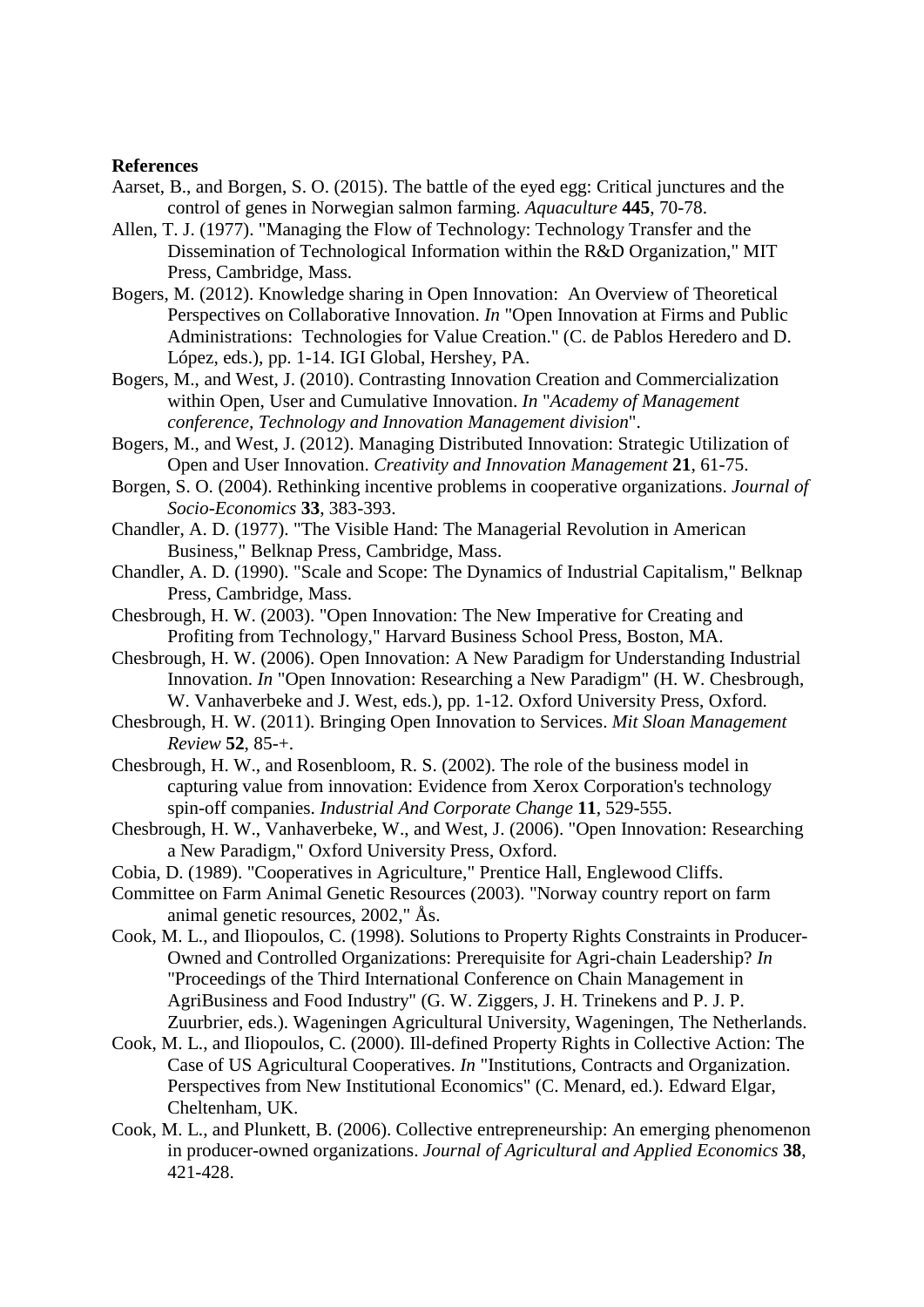- Cooper, M. (2008). "Life as Surplus: Biotechnology and Capitalism in the Neoliberal Era," University of Washington Press, Seattle.
- Eisenhardt, K. M. (1989). Building Theories from Case Study Research. *Academy of Management Review* **14**, 532-550.
- Etzkowitz, H., and Leydesdorff, L. (2000). The dynamics of innovation: From National Systems and "Mode 2" to a Triple Helix of university-industry-government relations. *Research Policy* **29**, 109-123.
- Fama, E. F., and Jensen, M. C. (1983). Separation of ownership and control. *Journal of Law and Economics* **XXVI**, 301-325.
- FAO (2007). "The State of the World's Animal Genetic Resources for Food and Agriculture." Commission on Genetic Resources for Food and Agriculture, Food and Agriculture Organization of the United Nations, Rome.
- Feindt, P. H. (2012). The politics of biopatents in food and agriculture, 1950-2010: Value conflict, competing paradigms and contested institutionalisation in multi-level governance. *Policy and Society* **31**, 281-293.
- Flyvbjerg, B. (2006). Five misunderstandings about case-study research. *Qualitative Inquiry* **12**, 219-245.
- Geno (2015). Om Geno SA. Vol. 2015.
- Grindflek, E. (2012). "Genomics Tools Increase Genetic Gain by 20-40%." Norsvin, Hamar.
- Grossman, S. J., and Hart, O. D. (1986). The Costs and benefits of ownership: A theory of vertical and lateral integration. *Journal of Political Economy* **94**, 691-719.
- Gura, S. (2007). "Livestock Genetics Companies: Concentration and Proprietary Strategies of an Emerging Power in the Global Food Economy," Ober-Ramstadt, Germany.
- Halvorsen, B. E. (2016). Arvegullet. *In* "A-magasinet", pp. 18-28. Aftenposten, Oslo.
- Hart, O., and Moore, J. (1996). The governance of exchanges: Members` cooperatives versus outside ownership. *Oxford Review of Economic Policy* **12**, 53-69.
- Hersleth, E. (2010). NRF-historien, del 1 [The NRF history, part 1]. *In* "Buskap, Fagbladet for norske storfebønder". Geno, Hamar.
- Hope, J. (2008). "Biobazaar: The Open Source Revolution and Biotechnology," Harvard University Press., Cambridge, Mass.
- Howard, P. H. (2009). Visualizing consolidation in the global seed industry: 1996-2008. *Sustainability* **1**, 1266-1287.
- Jensen, A. (2008). "Et avlsselskap i verdensklasse: Norsvin 1958-2008 [A world class breeding company: Norsvin 1958-2008]," Hamar.
- Kolstad, N. (2002). Avl og reproduksjon [Breeding and reproduction]. *In* "Fjørfeboks". Landbruksforlaget, Oslo.
- Nilsson, J. (2001). Organisational principles for co-operative firms. *Scandinavian Journal of Management* **17**, 329-356.
- Norsvin (2010). In 2010 the Norsvin on-farm test underwent a significant upgrade. The new model ensures more accurate ranking of animals and thus improved selection., Vol. 2016. Norsvin.
- Norsvin (2015a). Godkjente avlsbesetninger [Approved nucleus herds].
- Norsvin (2015b). "Norsvin SA Årsberetning [Norsvin Annual report 2014]." Norsvin, Hamar.
- Parry, S., and Dupré, J. (2010). "Nature After the Genome," Wiley-Blackwell.
- Petrusson, U. (2004). "Intellectual Property and Entrepreneurship: Creating Wealth in an Intellectual Value Chain," Center for Intellectual property studies, Göteborg.
- Plunkett, B., Chaddad, F. R., and Cook, M. L. (2010). Ownership structure and incentives to invest: dual-structured irrigation cooperatives in Australia. *Journal of Institutional Economics* **6**, 261-280.